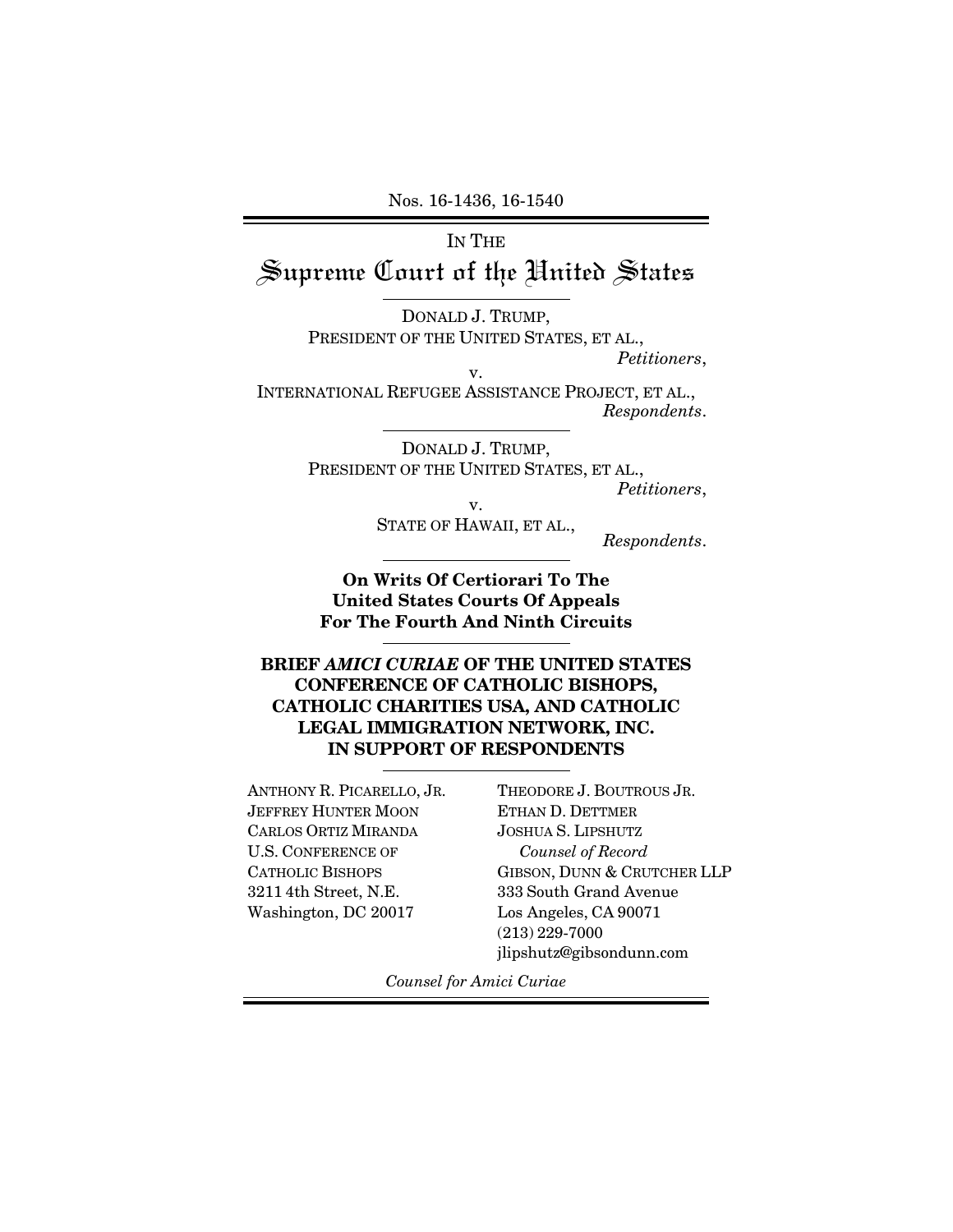# **TABLE OF CONTENTS**

| I. | THE EXECUTIVE ORDER DISCRIMINATES ON<br>THE BASIS OF RELIGION IN VIOLATION OF                                                                                   |  |  |
|----|-----------------------------------------------------------------------------------------------------------------------------------------------------------------|--|--|
|    | A. The Text and Context of the Executive<br>Order Leave No Doubt That It Targets<br>Muslims for Special Disfavor, Failing<br>the Basic Requirement of Religious |  |  |
|    | B. Excluding Migrants and Refugees on<br>the Basis of Religion Fails Strict<br>Scrutiny and Is Unconstitutional 10                                              |  |  |
|    | II. THE CATHOLIC CHURCH TAKES A STRONG<br><b>STAND AGAINST RELIGIOUS DISCRIMINATION</b>                                                                         |  |  |
|    | A. Catholic Immigrants to the United<br><b>States Have Experienced</b>                                                                                          |  |  |
|    | The Catholic Church Is Committed to<br>В.<br>Helping Migrants and Refugees of All                                                                               |  |  |
|    | The Church, Through Its Pastoral<br>C.<br>Ministry to Refugees, Has Witnessed<br>Directly the Suffering Caused By the<br>Discriminatory Executive Order21       |  |  |
|    |                                                                                                                                                                 |  |  |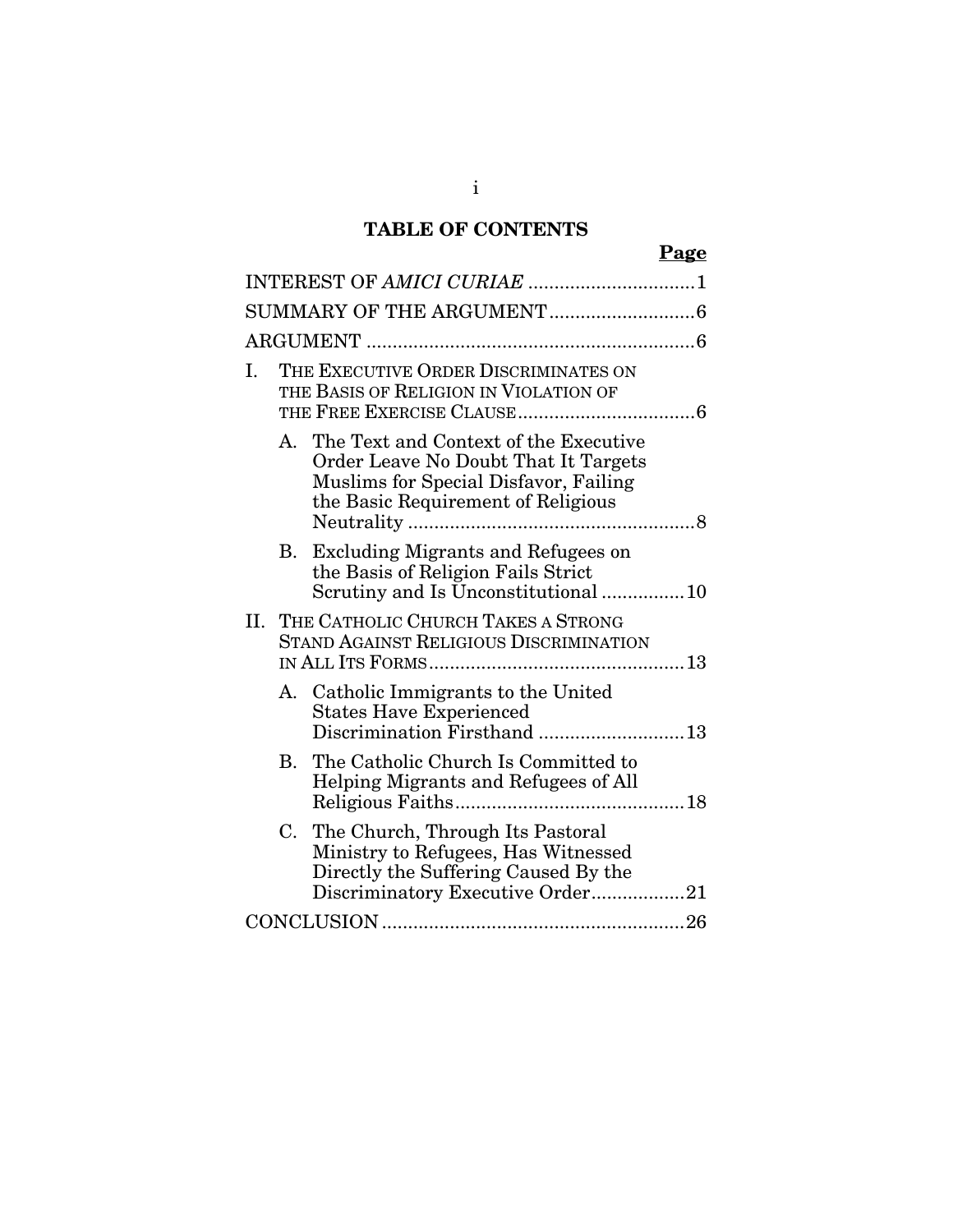## **TABLE OF AUTHORITIES**

# **Page(s)**

# **Cases**

| Bowen v. Roy,                                                  |
|----------------------------------------------------------------|
| Brown v. Entm't Merchs. Ass'n,                                 |
| Church of the Lukumi Babalu Aye, Inc.<br>v. City of Hialeah,   |
| Emp't Div., Dep't of Human Res. of Or. v. Smith,               |
| Fla. Star v. B.J.F.,                                           |
| Gonzales v. O Centro Espirita<br>Beneficente Uniao do Vegetal, |
| Korematsu v. United States,                                    |
| McDaniel v. Paty,                                              |
| McGowan v. Maryland,                                           |
| Mitchell v. Helms,                                             |
| Mojica v. Reno,                                                |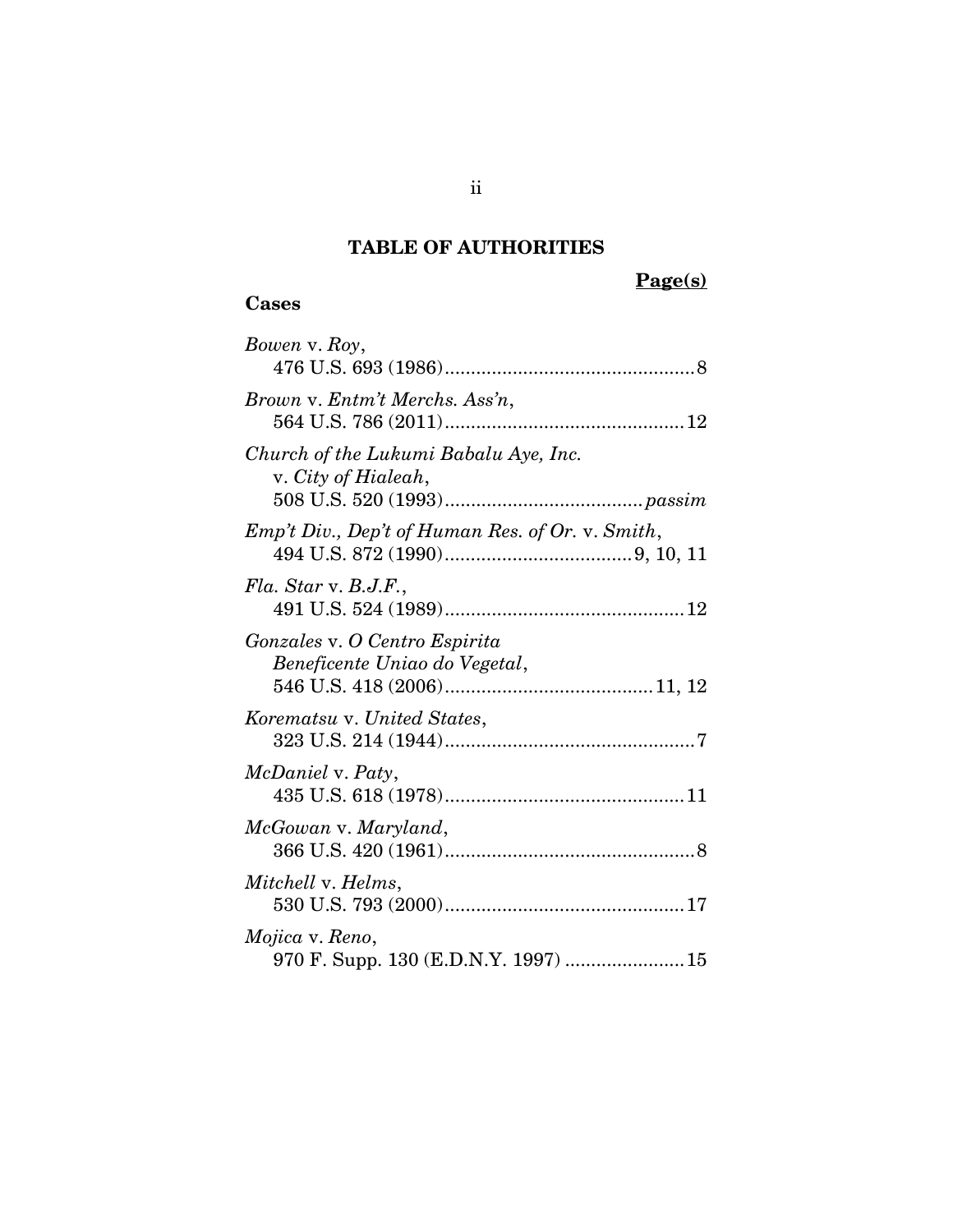| Morrison v. Olson,                                     |
|--------------------------------------------------------|
| Trinity Lutheran Church of Columbia, Inc.<br>v. Comer, |
| Wisconsin v. Yoder,                                    |
| Zelman v. Simmons-Harris,                              |

## **Constitutional Provision**

|--|--|--|--|--|--|--|--|--|

## **Executive Order**

| Executive Order 13,780, "Protecting the |  |
|-----------------------------------------|--|
| Nation from Foreign Terrorist Entry     |  |
| into the United States," 82 Fed. Reg.   |  |
|                                         |  |

# **Other Authorities**

| Associated Press, Syrian Refugee Finds     |  |
|--------------------------------------------|--|
| His Place at Ohio Shoe Repair Shop,        |  |
|                                            |  |
| Rory Carroll, America's Dark and Not-Very- |  |
| Distant History of Hating Catholics,       |  |
|                                            |  |
| Catholic Charities USA, Justice for        |  |
| Newcomers: A Catholic Call for             |  |
|                                            |  |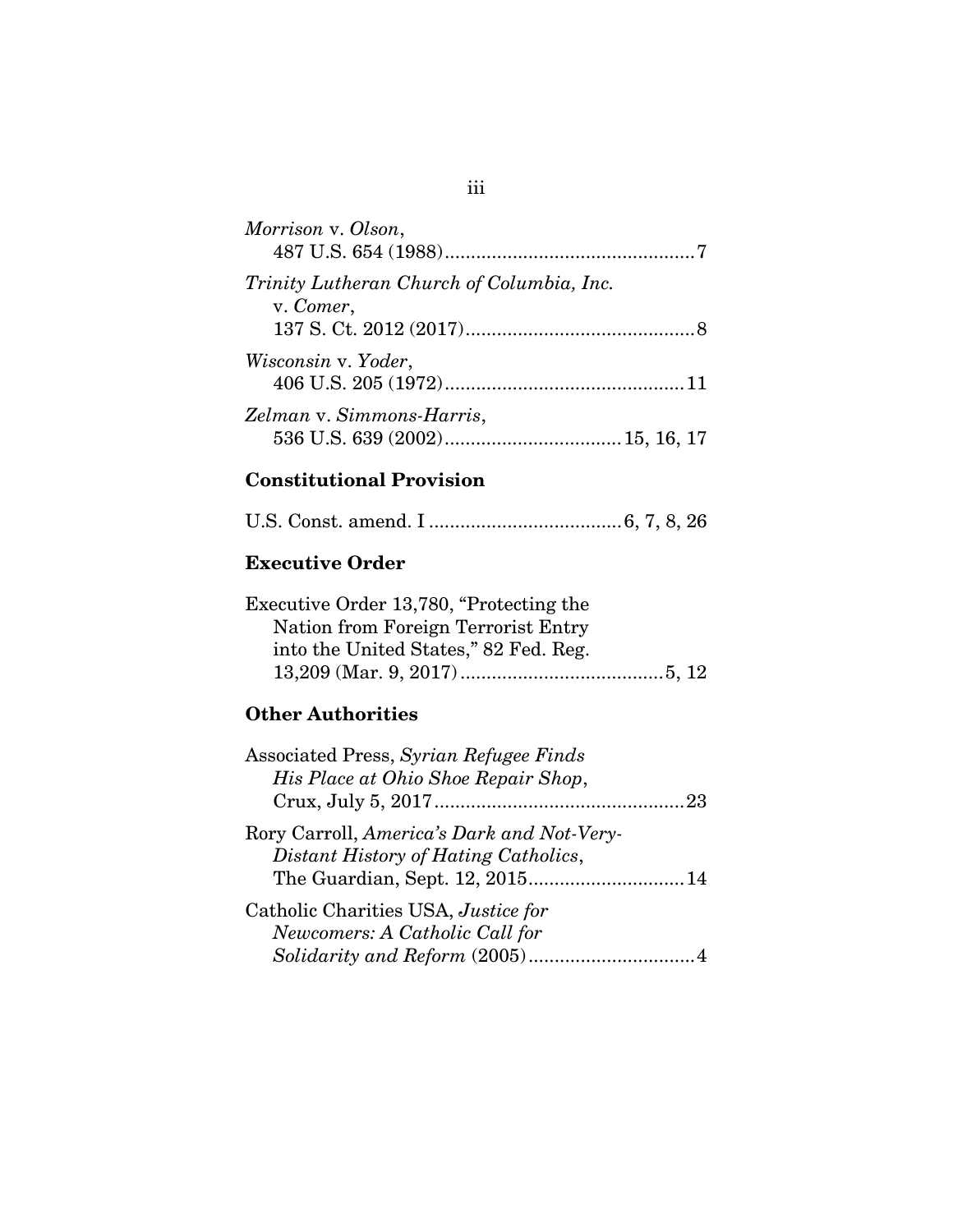| Catholic Legal Immigration Network, Inc.,<br>Modern Catholic Social Teaching on<br>Immigration: Notable Quotes (2015)19                                                                     |
|---------------------------------------------------------------------------------------------------------------------------------------------------------------------------------------------|
|                                                                                                                                                                                             |
| Mark Edward DeForrest, An Overview<br>and Evaluation of State Blaine<br>Amendments: Origins, Scope, and<br><b>First Amendment Concerns,</b><br>26 Harv. J.L. & Pub. Pol'y 551 (2003) 16, 17 |
|                                                                                                                                                                                             |
| John Tracy Ellis, American Catholicism                                                                                                                                                      |
|                                                                                                                                                                                             |
|                                                                                                                                                                                             |
| Steven K. Green, The Blaine<br>Amendment Reconsidered,<br>36 Am. J. Leg. Hist. 38 (1992) 15, 17                                                                                             |
| Rhina Guidos, As the Partial Travel Ban<br><b>Nears, Agencies Worry About Refugees</b>                                                                                                      |
| H.R.J. Res. 1, 44th Cong., 1st Sess.,                                                                                                                                                       |
| Philip Hamburger, Separation of                                                                                                                                                             |
| John Jay, Address to the People of Great<br>Britain (1774), 1 The Correspondence and<br>Public Papers of John Jay (1763-1781)  15                                                           |
| John C. Jeffries, Jr. & James E. Ryan,<br>A Political History of the Establishment<br>Clause, 100 Mich. L. Rev. 279 (2001) 15, 16                                                           |

iv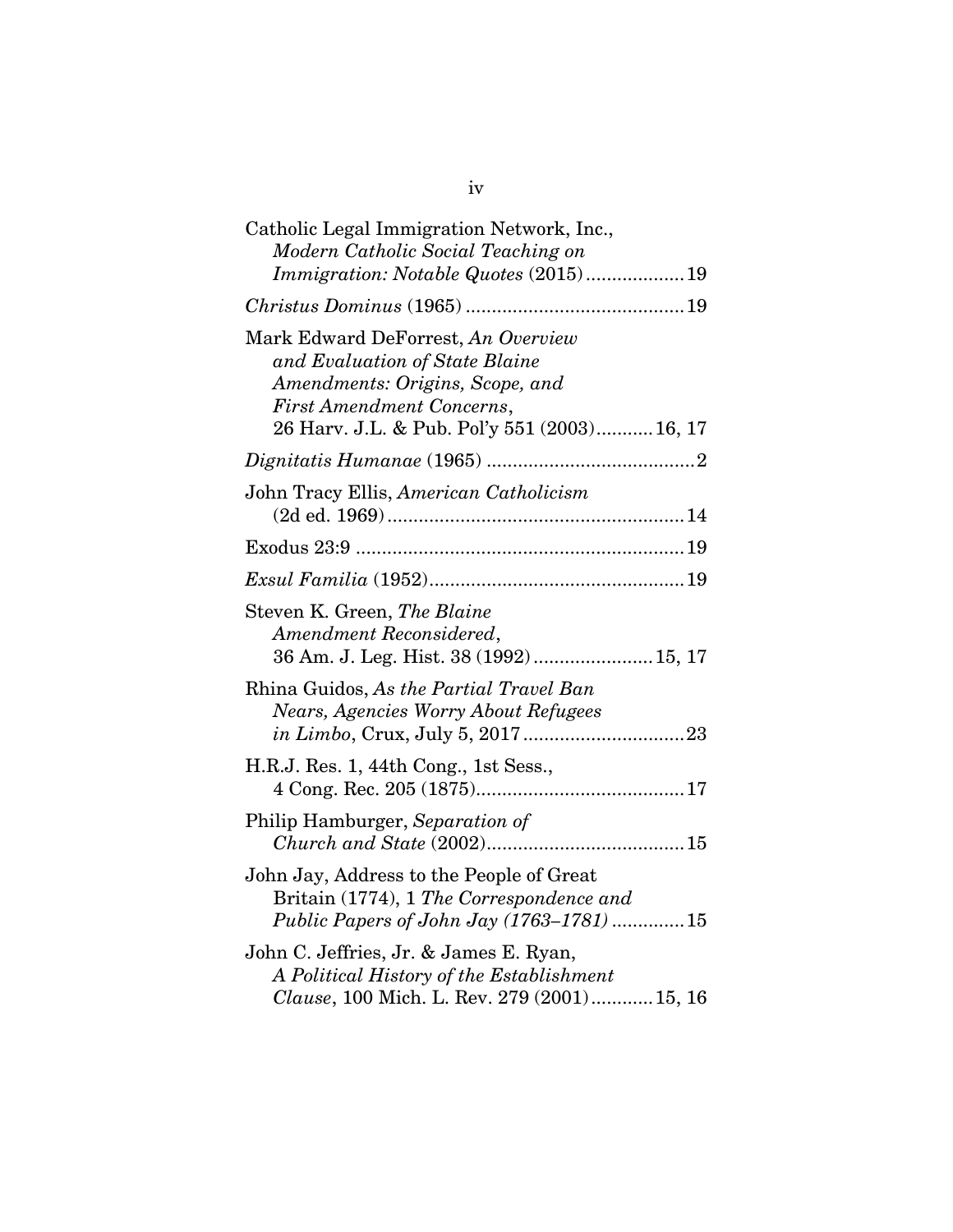| Ellen Knickmeyer, Trump's Travel Bans<br>Keep Orphans from US Foster Families,                                                                 |
|------------------------------------------------------------------------------------------------------------------------------------------------|
|                                                                                                                                                |
|                                                                                                                                                |
|                                                                                                                                                |
| Cardinal Theodore McCarrick, The<br>Universal Church as Defender of the<br>Rights of Migrants (Mar. 21, 2011) 18                               |
| Michael W. McConnell, The Origins and<br><b>Historical Understanding of Free Exercise</b><br>of Religion, 103 Harv. L. Rev. 1409 (1990)  8, 14 |
| Richard E. Morgan, The Supreme Court                                                                                                           |
| Justin Wm. Moyer, Trump's Travel Ban<br>Is Leaving Orphans Stuck in Refugee<br>Camps, Denver Post, July 28, 2017 25                            |
|                                                                                                                                                |
| Pew Res. Ctr., The Global Religious                                                                                                            |
| Pope Francis, Address at South Lawn of<br>the White House (Sept. 23, 2015) 18                                                                  |
| Pope Francis, Address to the Joint<br><b>Session of the United States</b><br>Congress, 161 Cong. Rec. H6193                                    |
| Pope Francis, Address to Participants in<br>the 6th International Forum on<br>Migration and Peace (Feb. 21, 2017)20                            |

v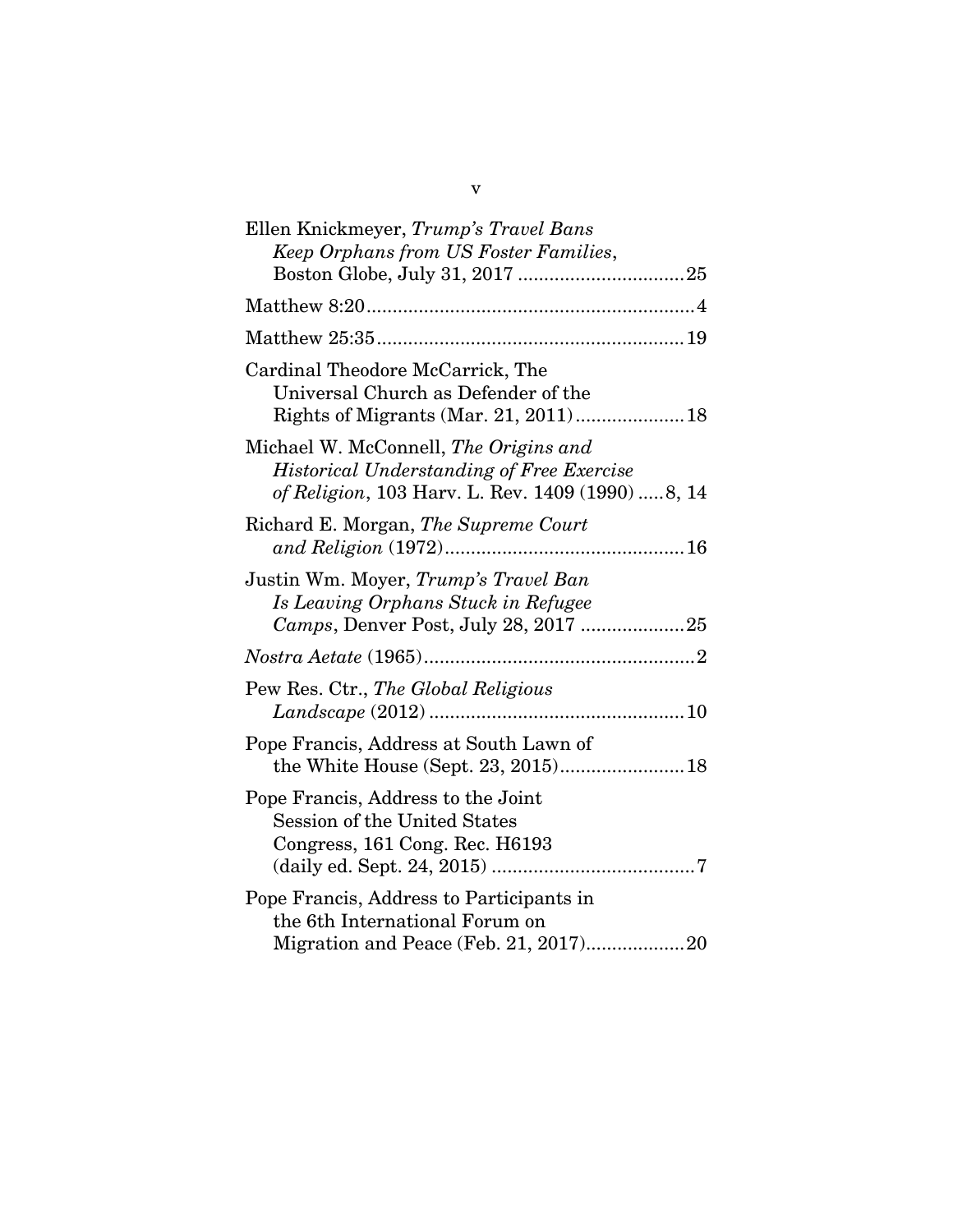| Pope Francis, Message of His Holiness Pope<br>Francis on the 104th World Day of Migrants                                                                             |
|----------------------------------------------------------------------------------------------------------------------------------------------------------------------|
|                                                                                                                                                                      |
| Pope John Paul II, Message of John<br>Paul II for Lent 1998 (Sept. 9, 1997)20                                                                                        |
|                                                                                                                                                                      |
| Tianna Rooney & Todd Rooney,<br>President Trump's Refugee Ban<br>Is Splitting Our Family Apart,                                                                      |
| Todd Scribner & J. Kevin Appleby, On<br>Strangers No Longer: Perspectives on the<br>Historic U.S.–Mexican Catholic Bishops'<br>Pastoral Letter on Migration (2013)19 |
| Daniel J. Tichenor, <i>Dividing Lines: The Politics</i><br>of Immigration Control in America (2002)16                                                                |
| U.S. Conference of Catholic Bishops,                                                                                                                                 |
| U.S. Conference of Catholic Bishops,<br>Migration and Refugee Services,                                                                                              |
| U.S. Conference of Catholic Bishops,<br>Statement of Archbishop Joseph<br>Kurtz of Louisville, KY and<br>President of USCCB on the Syrian                            |
| U.S. Conference of Catholic Bishops,                                                                                                                                 |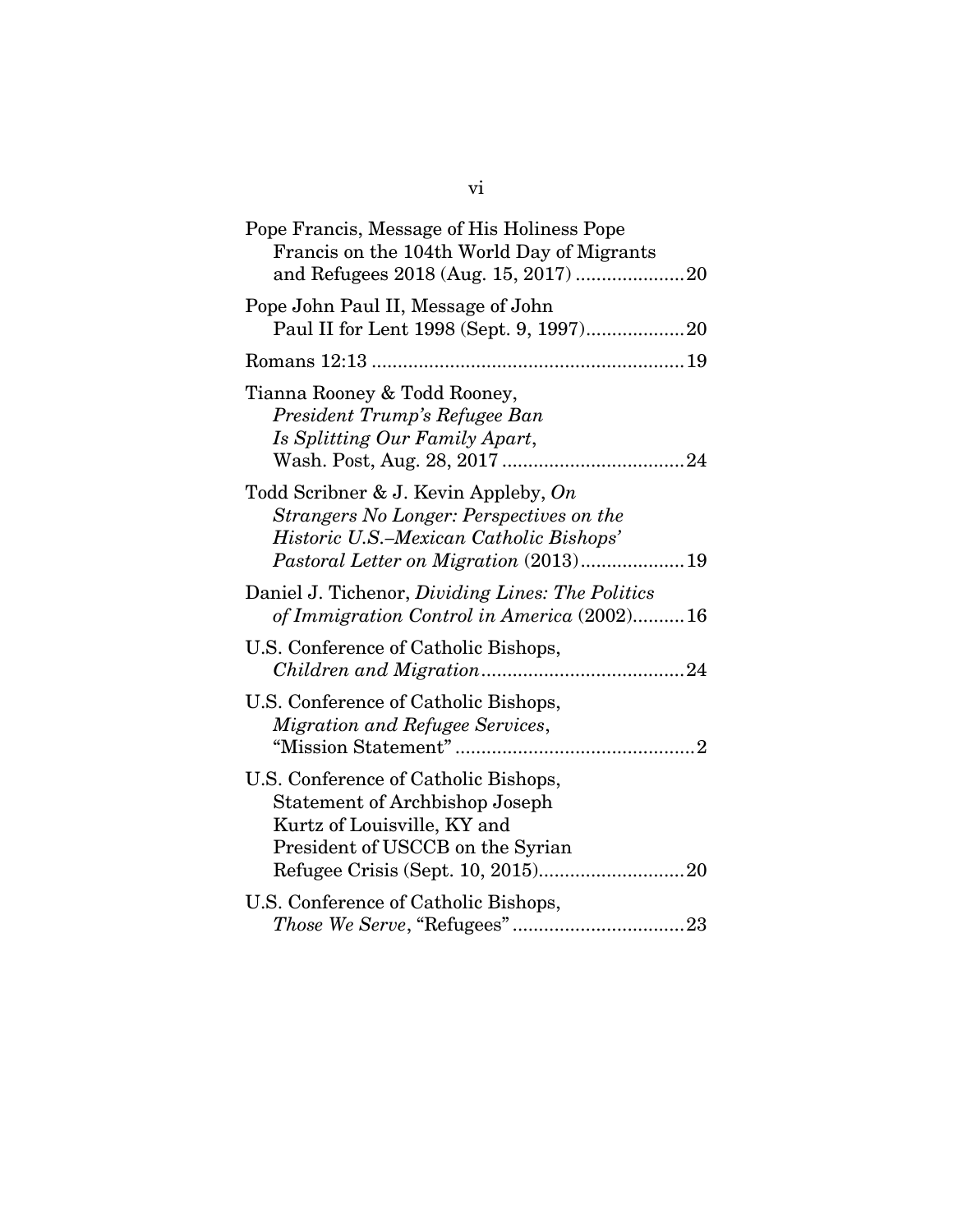| U.S. Conference of Catholic Bishops,<br>U.S. Bishops Chairman Urges<br>Administration to Raise Cap on<br>Refugee Admissions (July 14, 2017)22                                                 |
|-----------------------------------------------------------------------------------------------------------------------------------------------------------------------------------------------|
| U.S. Conference of Catholic Bishops,<br><b>USCCB Chairman Welcomes Ninth</b><br>Circuit Decision Upholding<br>Preliminary Injunction on Refugee<br><b>Resettlement Pause and Travel Ban</b>   |
| U.S. Conference of Catholic Bishops,<br><b>USCCB</b> Committee on Migration<br><b>Chair Strongly Opposes Executive</b><br>Order Because It Harms Vulnerable<br>Refugee and Immigrant Families |
| Loredana Vuoto, Could Trump's Muslim Ban<br>Threaten Everyone's Religious Freedom?,<br>Catholic News Agency, Jan. 14, 2016  18                                                                |
| George Washington, Letter to the Annual<br>Meeting of Quakers (Oct. 13, 1789) 13                                                                                                              |
| George Washington, Letter to Joshua                                                                                                                                                           |
| Elie Wiesel, One Must Not Forget, U.S.                                                                                                                                                        |
| Jie Zong & Jeanne Batalova, Migration<br>Policy Inst., Refugees and Asylees in                                                                                                                |

vii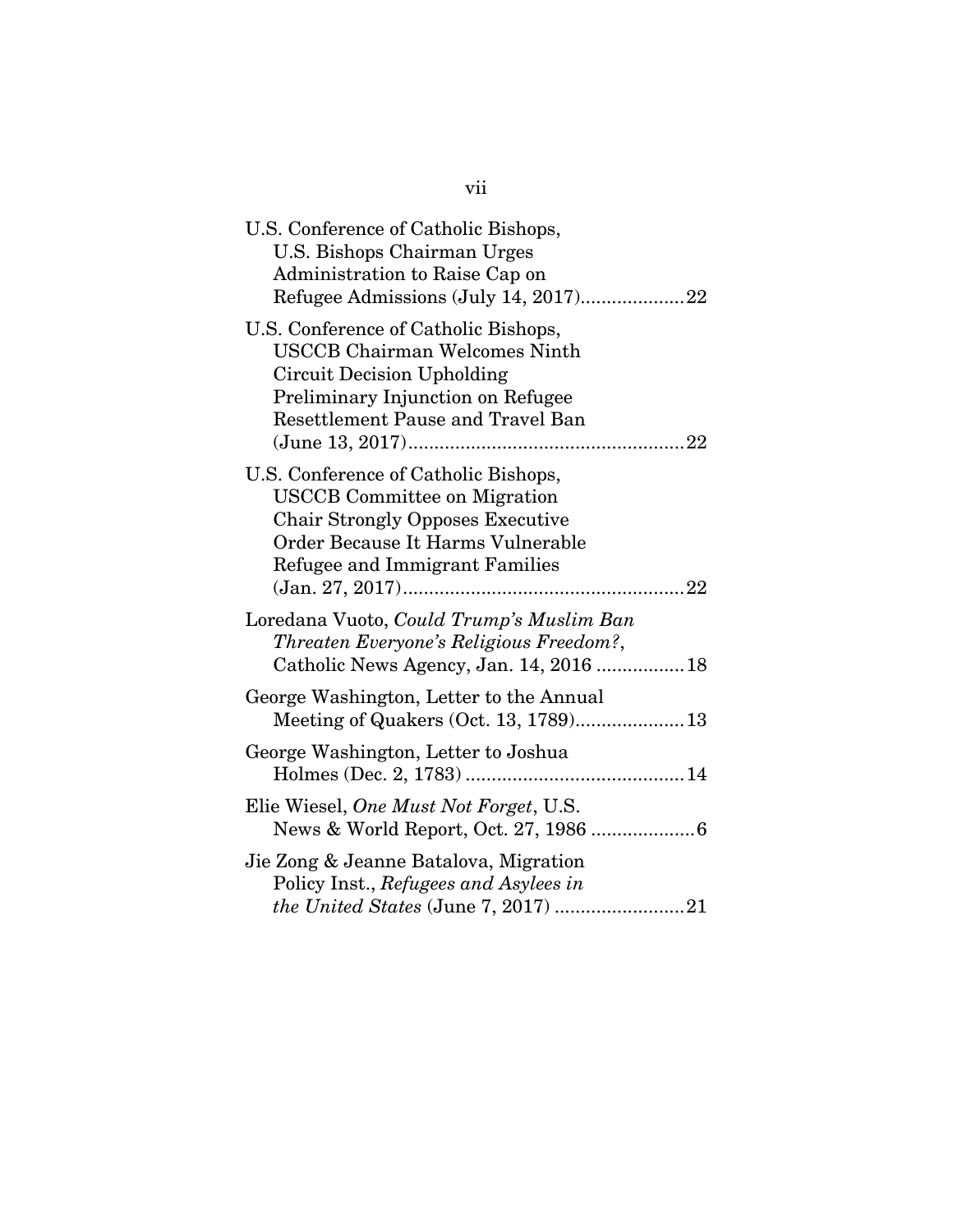#### **INTEREST OF** *AMICI CURIAE*\*

**The United States Conference of Catholic Bishops.** The United States Conference of Catholic Bishops (the "Conference" or "USCCB") is an assembly of the leadership of the Catholic Church of the United States to which all the active Cardinals, Archbishops, and Bishops belong. The Conference seeks to coordinate and encourage Catholic activities in the United States; to protect religious liberty; to conduct religious, charitable and social welfare work at home and abroad; to aid in education; to care for migrants and refugees; and generally to further these goals through education, publication, and advocacy. When lawsuits touch upon central Catholic tenets, as this case does, the Conference files *amicus curiae* briefs to make its views known.

Our beliefs emphasize the importance of assisting the most vulnerable members of society. To that end, the Conference engages in extensive faith-based work on behalf of migrants and refugees. The Conference's Committee on Migration sets broad policies for the Church's work in the area of migration. Protecting refugees and finding long-lasting solutions to their plight is one of the Committee's highest priorities. The Committee has arranged site visits to refugee areas around the world and has called for action from the international community.

 $\overline{a}$ 

<sup>\*</sup> Pursuant to Supreme Court Rule 37.6, counsel for *amici curiae* states that no counsel for a party authored this brief in whole or in part, and no person or entity other than *amici curiae* or their counsel made a monetary contribution to this brief 's preparation or submission. All parties have consented to the filing of this brief.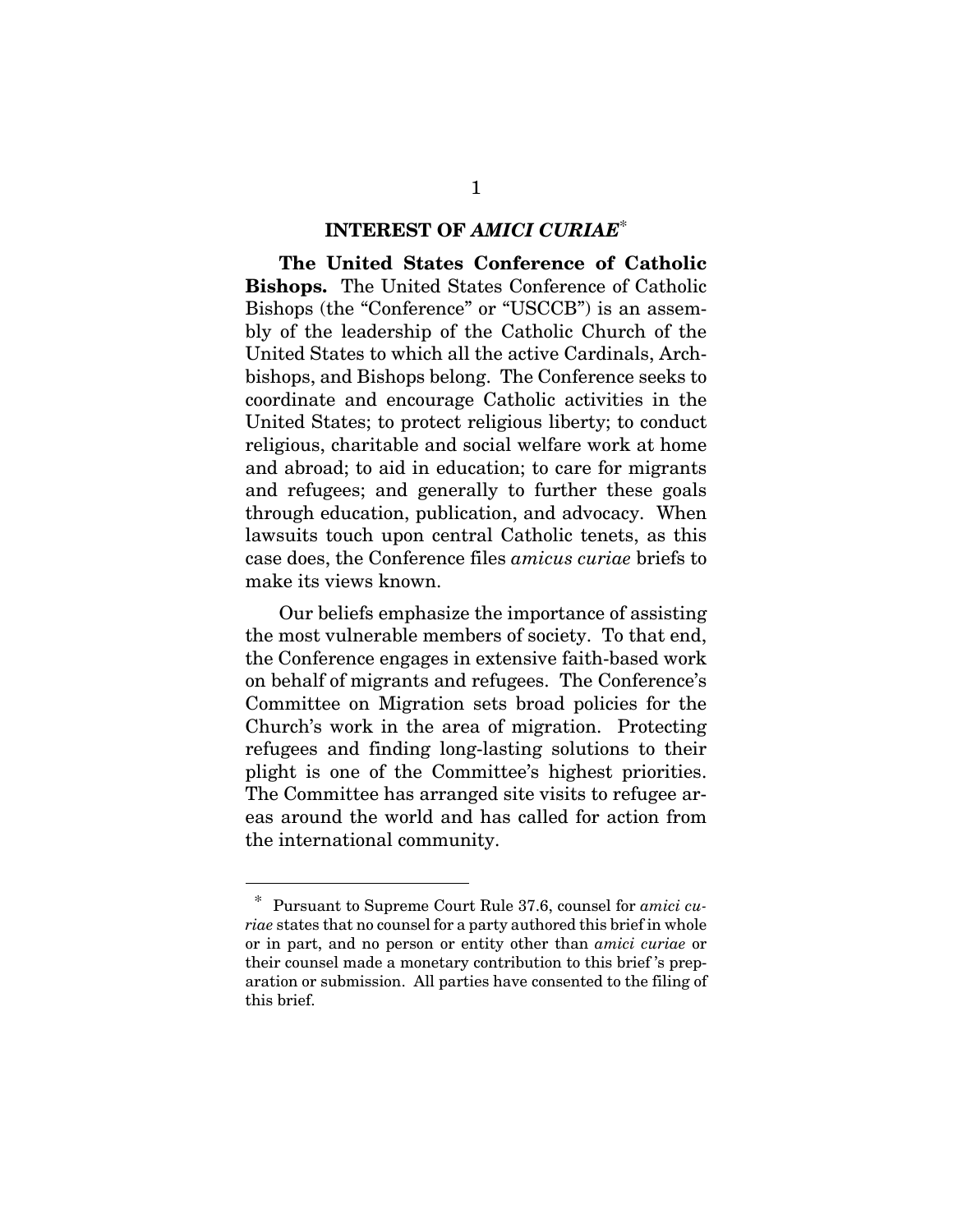The Committee also oversees the Conference's Office of Migration and Refugee Services, which is charged with "fulfill[ing] the commitment of the U.S. Catholic bishops to protect the life and dignity of the human person" by "serv[ing] and advocat[ing] for refugees, asylees, migrants, unaccompanied children, and victims of human trafficking." USCCB, *Migration and Refugee Services*, "Mission Statement," https://goo.gl/X6Hba9. Migration and Refugee Services carries out this mission by engaging in advocacy, education, refugee resettlement, and other specialized services to vulnerable populations. In fact, Migration and Refugee Services, working in collaboration with local Catholic Charities offices across the United States, is the largest refugee resettlement agency in the country, resettling about one-fourth of the refugees coming to the United States.

The moral and religious obligation to protect migrants and refugees is owed to people of all faiths, including Muslims. As the Second Vatican Council explained in *Nostra Aetate*, the Church holds Islam and its adherents in "esteem" in light of the common principles and practices of the two religions. *See Nostra Aetate*, no. 3 (1965), https://goo.gl/iSYPTo. In the same document, the Church urges Catholics to "work sincerely for mutual understanding" with their Muslim brethren, and to "promote together for the benefit of all mankind social justice and moral welfare, [and] peace and freedom." *Ibid.* Similarly, the Catholic commitment to religious freedom is rooted in respect for the dignity of *every* human person—including not only Catholics and other Christians, but Muslims and other non-Christians as well. *See Dignitatis Humanae* (1965).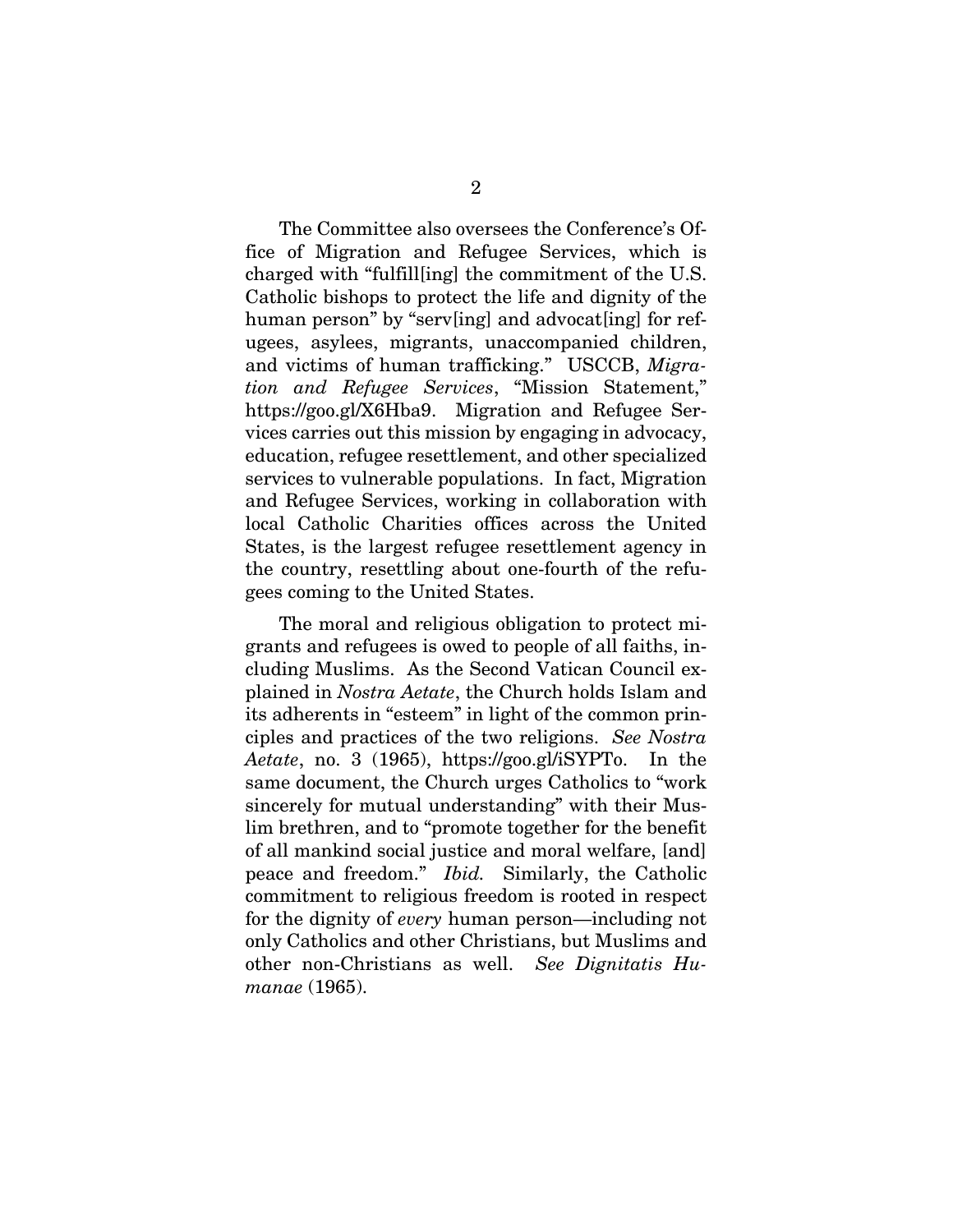Much like the Muslim migrants and refugees that the Executive Order singles out for disfavor, Catholic immigrants seeking a better life in the United States were once the targets of widespread animus. Having experienced such harsh treatment themselves, and having been the victims of discriminatory legislation motivated by religious animus, Catholics cannot be silent when other religious groups are targeted for mistreatment.

**Catholic Charities USA.** Catholic Charities USA is the national office for Catholic Charities agencies nationwide. For more than 100 years it has guided and supported the vast network of Catholic Charities agencies in a common mission to provide service to people in need, to advocate for justice in social structures, reduce poverty, support families, and empower communities. In 2016, Catholic Charities agencies employed more than 57,000 individuals at 2,951 service sites in 49 states, the District of Columbia, and the 5 U.S. territories. Collectively, in 2016, these agencies provided services to more than eight million poor and vulnerable persons, including assistance in the settlement of more than 23,400 refugees and in the ongoing resettlement of more than 28,000 refugees.

Since Catholic Charities' founding in 1910, its ministries have responded to the particular needs of newcomers to our country. From the influx of migrants in the late 19th and early 20th centuries to today, Catholic Charities agencies have worked to serve migrants and refugees, regardless of those individuals' religious belief. This work is motivated by the biblical experience of migration, which teaches all Cath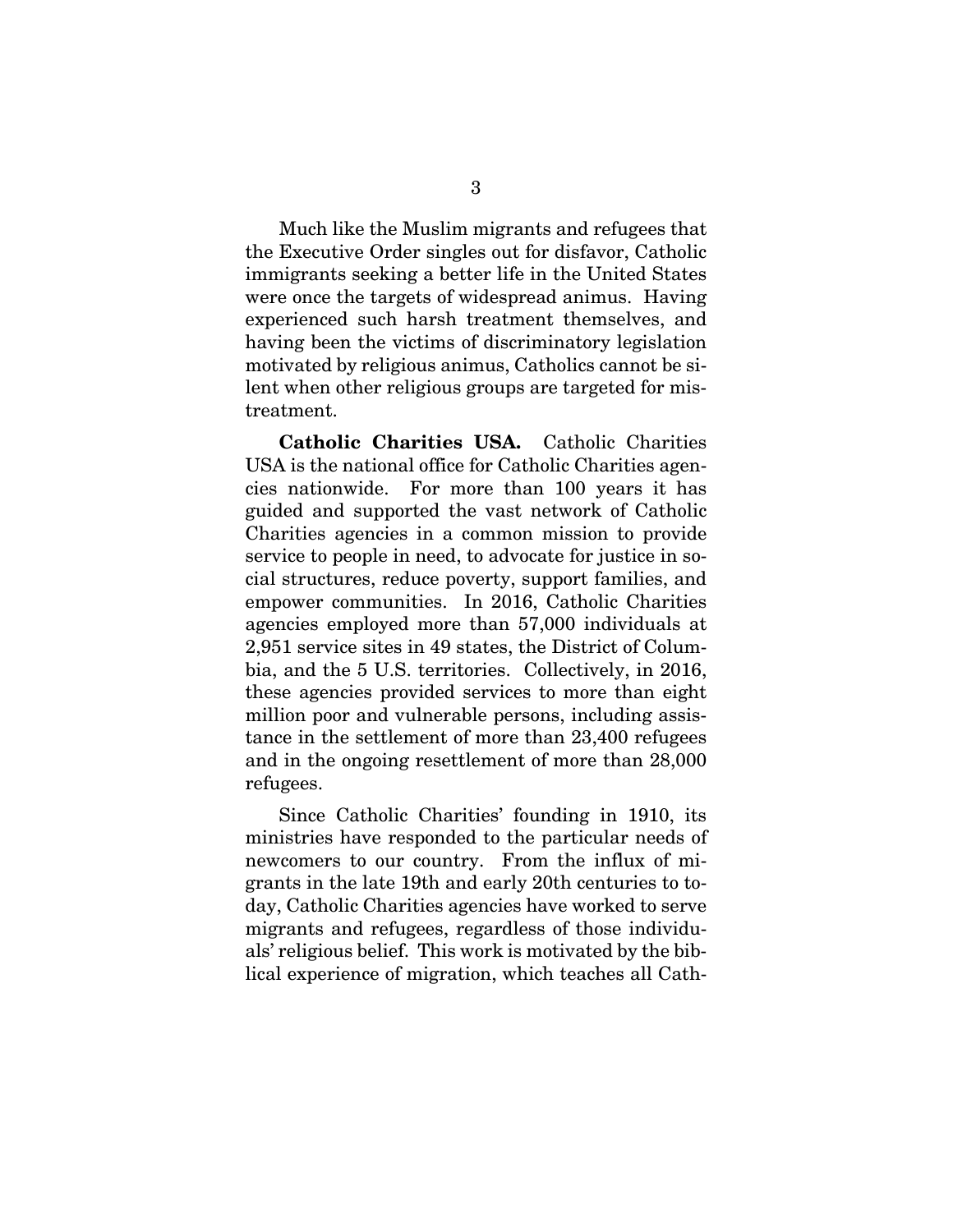olics to care for migrants. "Jesus himself was a migrant—born in a manger on a journey, he and his family fled to Egypt, and in his ministry he had 'nowhere to lay his head.' [Catholics] have been taught by Him to look for Him in the faces of migrants and to welcome the stranger." Catholic Charities USA, *Justice for Newcomers: A Catholic Call for Solidarity and Reform* at v (2005) (quoting Matthew 8:20), https://goo.gl/6BX6GH.

This gospel requirement to serve refugees and migrants regardless of religious belief has long guided the work of Catholic Charities USA. Reflective of this history, Monsignor John O'Grady, Ph.D., the executive secretary of the National Conference of Catholic Charities (now Catholic Charities USA), worked extensively to promote refugee resettlement following World War II.

Informed by its experiences and reflecting its faith and history, Catholic Charities USA continues its efforts to serve refugees and to advocate for just refugee resettlement policies. So far this year, Catholic Charities agencies, working with the U.S. Conference of Catholic Bishops, have settled 16,537 refugees and have launched a national campaign to support the ongoing needs of refugees settled in the United States.

**The Catholic Legal Immigration Network, Inc.** The Catholic Legal Immigration Network, Inc. ("CLINIC"), a national religious organization created in 1988 by the Conference, embraces the Gospel value of welcoming the stranger and promotes the dignity and protects the rights of immigrants in partnership with a dedicated network of Catholic and community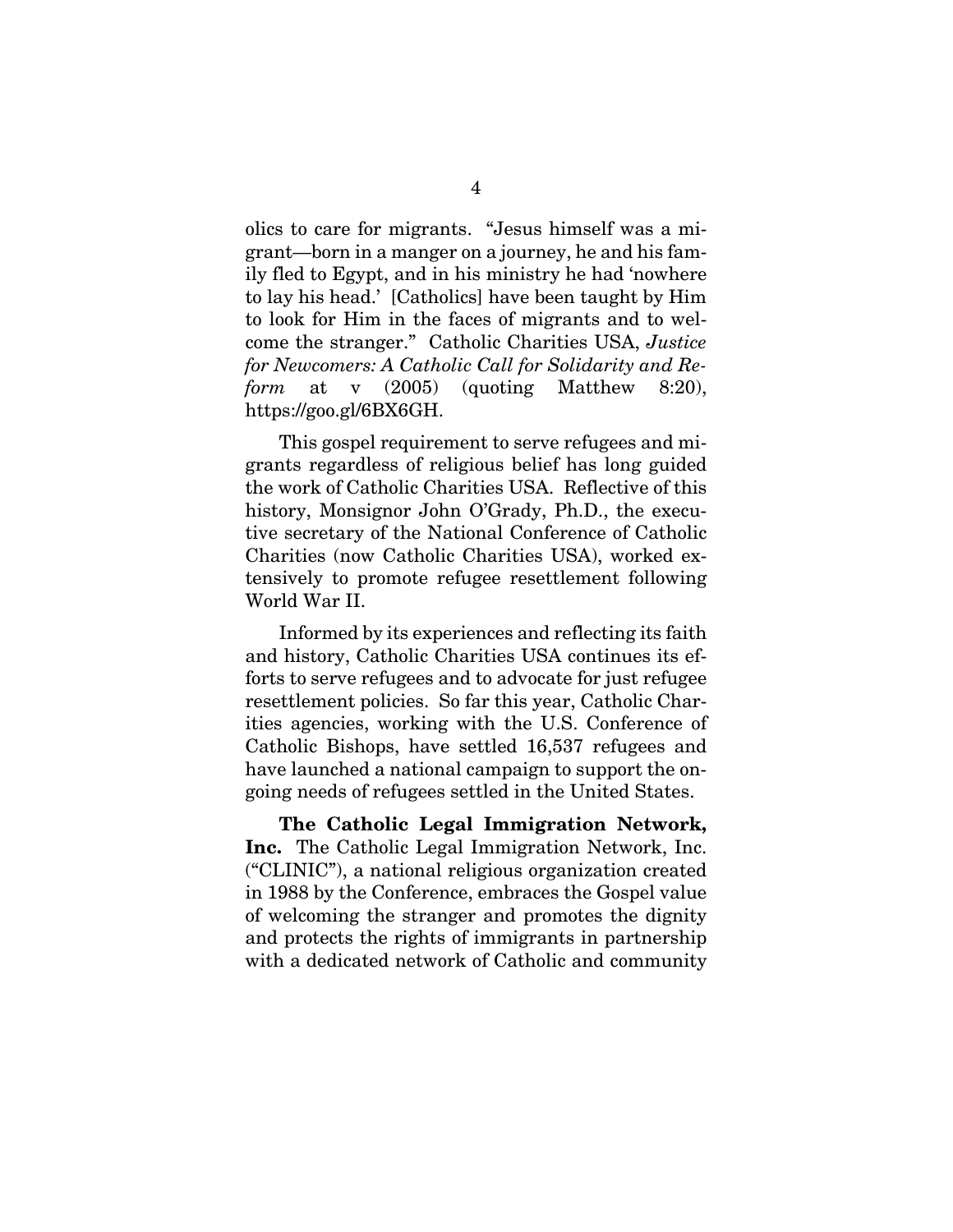legal immigration programs. CLINIC's network includes more than 300 diocesan and other affiliated immigration programs with 400 offices around the country, and employs roughly 1,200 attorneys and Department of Justice-accredited representatives who serve hundreds of thousands of citizens and immigrants each year.

As a religious organization dedicated to the fair and just administration of United States immigration laws, CLINIC is alarmed by Executive Order 13,780, titled "Protecting the Nation from Foreign Terrorist Entry into the United States," which proscribes nationals from certain majority-Muslim countries from entering the United States, temporarily suspends refugee admissions, and lowers the refugee admissions ceiling. CLINIC has a substantial interest in the Court's resolution of this case because the issues this Court will decide have a direct impact on the work of CLINIC's network and the immigrants and resettled refugees it serves. Within CLINIC's network, over 94% of legal immigration programs provide familybased immigration services, and, moreover, a majority of CLINIC's network provides legal assistance for resettled refugees. Consequently, CLINIC has a substantial interest in ensuring that intending immigrants can be united with their families, as well as refugees safely resettled, and that each group is not denied entry to the United States on constitutionally impermissible grounds like religious belief.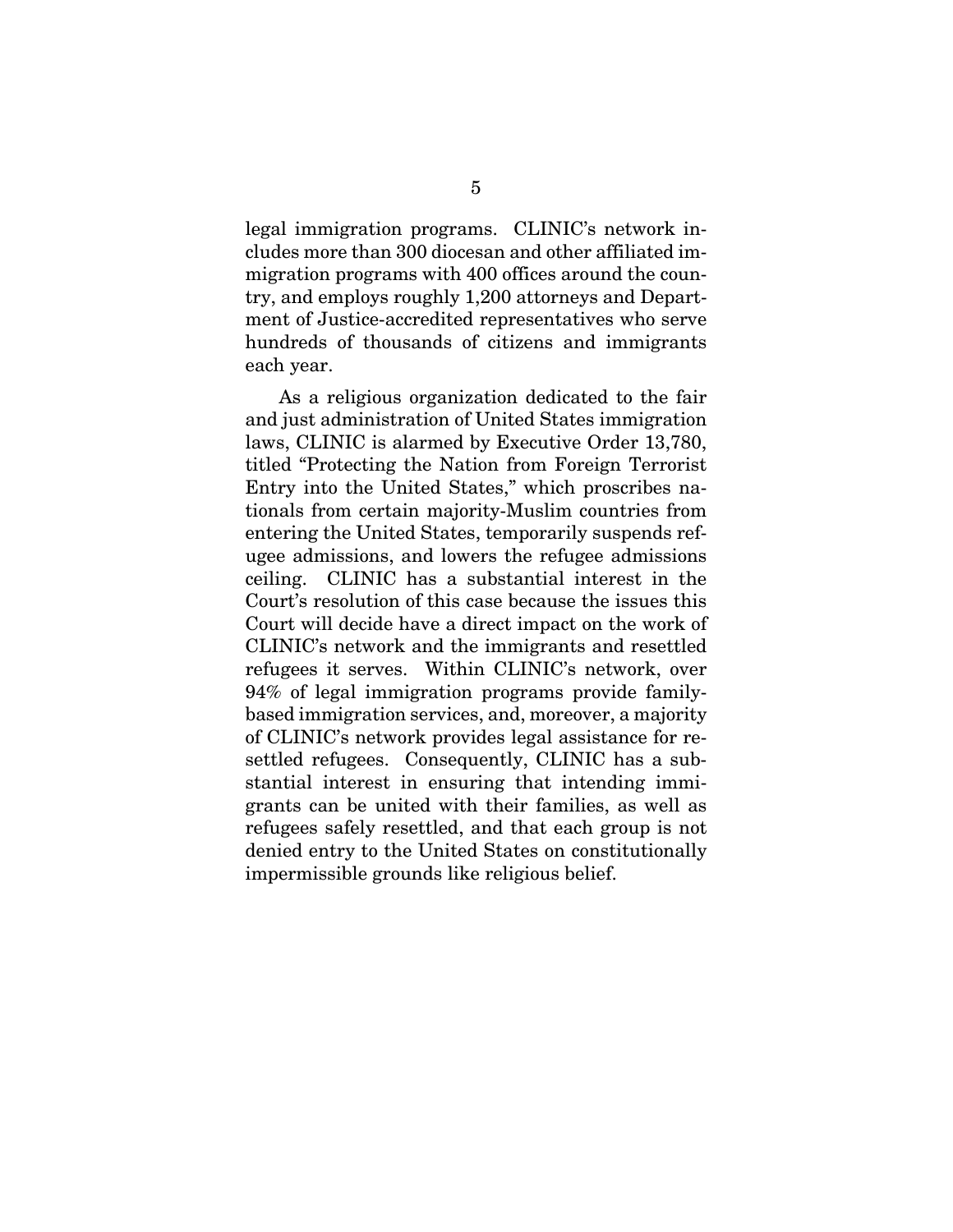#### **SUMMARY OF THE ARGUMENT**

The Executive Order has both the purpose and the effect of discriminating against Muslims. Prior to issuing the Executive Order, the President announced repeatedly his desire to target Muslims for denial of entry to the United States. And the Executive Order does just that, singling out the populations of six overwhelmingly Muslim nations for sweeping immigration restrictions that apply nowhere else in the world.

Such blatant religious discrimination is repugnant to the Catholic faith, core American values, and the United States Constitution. In particular, it poses a substantial threat to religious liberty that this Court has never tolerated before and should not tolerate now. Having once borne the brunt of severe discriminatory treatment, particularly in the immigration context, the Catholic Church will not sit silent while others suffer on account of their religion as well. In the words of Elie Wiesel, "[t]he opposite of faith is not heresy, it's indifference." Elie Wiesel, *One Must Not Forget*, U.S. News & World Report, Oct. 27, 1986.

This Court should strike down the Executive Order as a violation of the Free Exercise Clause of the First Amendment.

#### **ARGUMENT**

#### **I. THE EXECUTIVE ORDER DISCRIMINATES ON THE BASIS OF RELIGION IN VIOLATION OF THE FREE EXERCISE CLAUSE.**

The Executive Order is an implementation of the Administration's repeatedly expressed antipathy to Muslims and to Islam. Indeed, prior to issuing the Executive Order, the President called for "a total and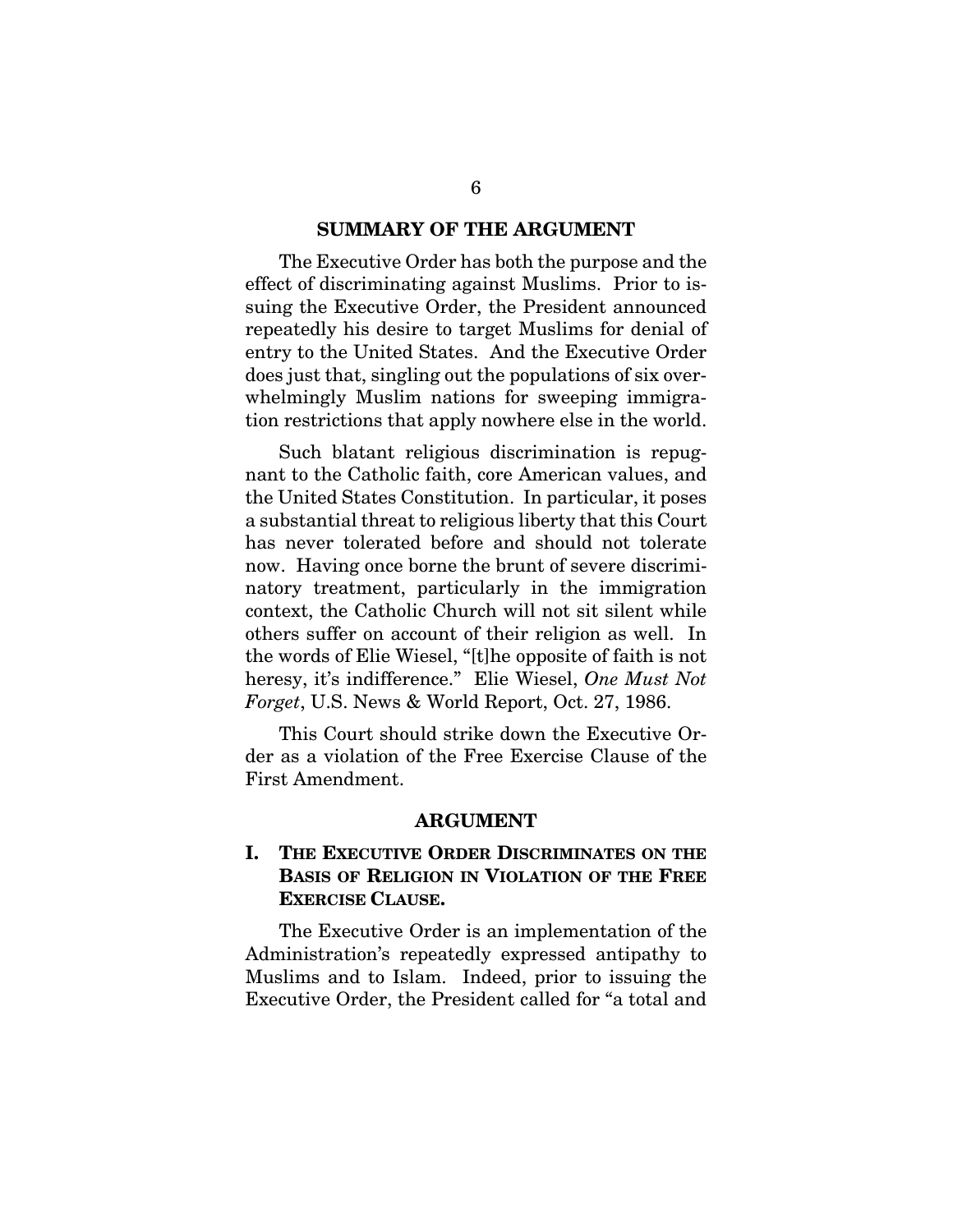complete shutdown of Muslims entering the United States." J.A. 124. Religious discrimination often can be difficult to identify, shrouded in neutral-sounding principles or benign-seeming justifications. *See Church of the Lukumi Babalu Aye, Inc.* v. *City of Hialeah*, 508 U.S. 520, 534 (1993) (recognizing that courts must "survey meticulously the circumstances of governmental categories to eliminate, as it were, religious gerrymanders" (internal quotation marks omitted)). "But this wolf comes as a wolf." *Morrison* v. *Olson*, 487 U.S. 654, 699 (1988) (Scalia, J., dissenting).

Such blatant discrimination on the basis of religion is abhorrent to Catholic teaching, is inconsistent with American values, and, most importantly for present purposes, violates the Free Exercise Clause of the First Amendment. This Court should relegate the discriminatory Executive Order to the dustbin of history, so it will do no further harm. *See Korematsu* v. *United States*, 323 U.S. 214, 246 (1944) (Jackson, J., dissenting) ("[O]nce a judicial opinion . . . rationalizes the Constitution to show that the Constitution sanctions such an order, the Court for all time has validated the principle of . . . discrimination," which "then lies about like a loaded weapon ready for the hand of any authority that can bring forward a plausible claim of an urgent need."); *see also* Pope Francis, Address to the Joint Session of the United States Congress, 161 Cong. Rec. H6193 (daily ed. Sept. 24, 2015) ("The yardstick we use for others will be the yardstick which time will use for us.").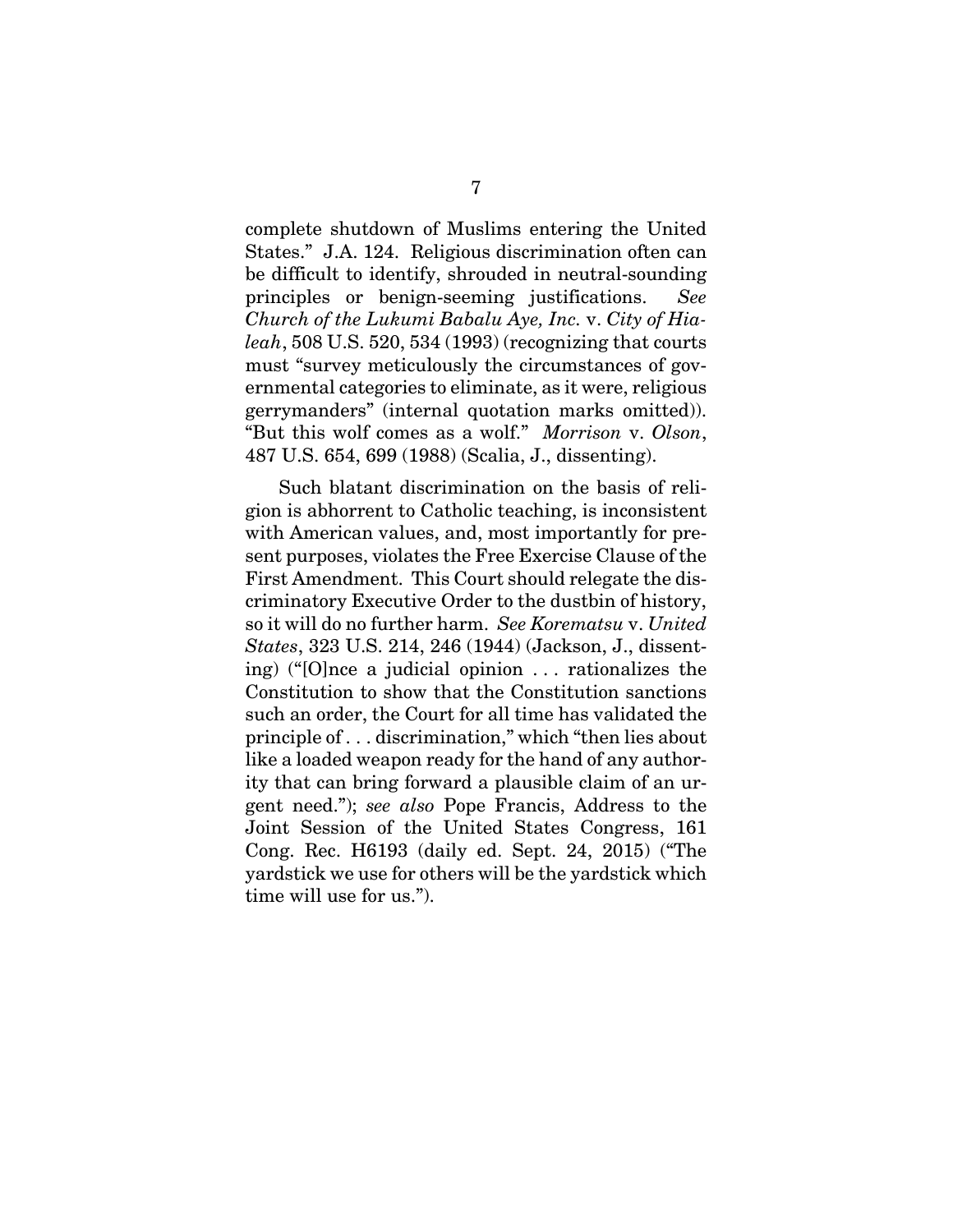### **A. The Text and Context of the Executive Order Leave No Doubt That It Targets Muslims for Special Disfavor, Failing the Basic Requirement of Religious Neutrality.**

Our Nation was founded as a refuge for religious adherents fleeing persecution. The First Amendment enshrines this dedication to religious liberty, providing that "Congress shall make no law . . . prohibiting the free exercise [of religion]." U.S. Const. amend. I. The Free Exercise Clause "'protect[s] religious observers against unequal treatment' and subjects to the strictest scrutiny laws that target the religious for 'special disabilities' based on their 'religious status.'" *Trinity Lutheran Church of Columbia, Inc.* v. *Comer*, 137 S. Ct. 2012, 2019 (2017) (quoting *Church of the Lukumi Babalu Aye*, 508 U.S. at 533, 542).

The Free Exercise Clause was a response to "historical instances of religious persecution and intolerance" in the colonial era. *Bowen* v. *Roy*, 476 U.S. 693, 703 (1986) (opinion of Burger, C.J.). The "English legacy was not a happy one" for religious liberty. Michael W. McConnell, *The Origins and Historical Understanding of Free Exercise of Religion*, 103 Harv. L. Rev. 1409, 1421 (1990). "[B]oth Roman Catholicism and extreme Protestantism . . . were suppressed," and many of the colonies were also hostile to other minority religions. *See id.* at 1421–30. "In assuring the free exercise of religion," the Framers of the First Amendment were thus acutely "sensitive to [the] recent history of those persecutions and impositions of civil disability with which sectarian majorities in virtually all of the Colonies had visited deviation in the matter of conscience." *McGowan* v. *Maryland*, 366 U.S. 420,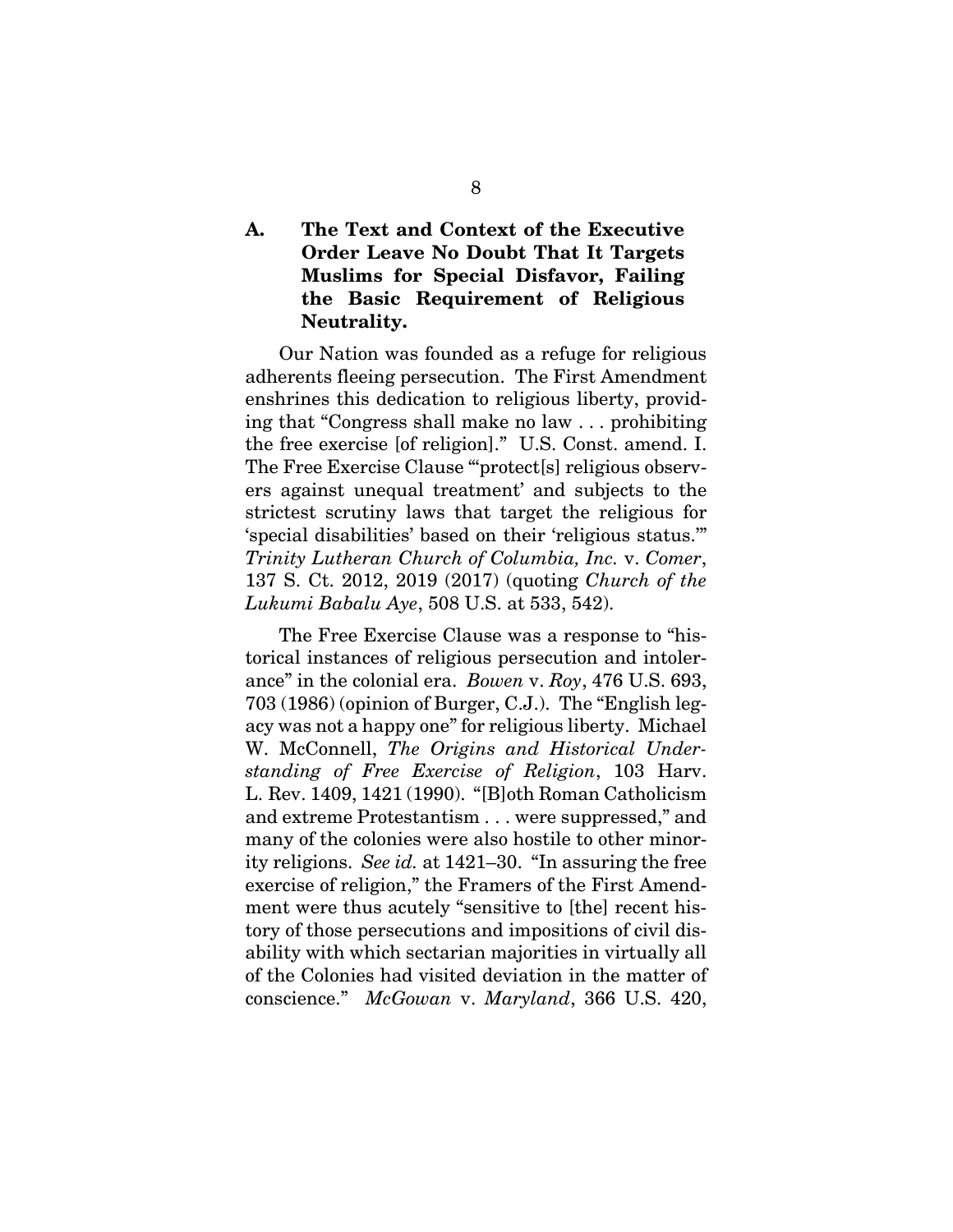464 (1961) (opinion of Frankfurter, J.). Forged from this experience over the course of the last two centuries, the freedom to exercise one's own religion without government sanction has persisted as a core American value. It is a beacon of hope around the world.

Under this Court's precedent, any law that singles out the members of a particular religious faith for special disabilities must be struck down unless it survives strict scrutiny. *Church of the Lukumi Babalu Aye*, 508 U.S. at 531–32; *Emp't Div., Dep't of Human Res. of Or.* v. *Smith*, 494 U.S. 872, 894 (1990) (O'Connor, J., concurring in the judgment).

Here, the Executive Order fails this basic test of religious neutrality. The President issued the Executive Order "against a backdrop of public statements" expressing antipathy to Muslims and Islam. J.A. 179. These statements, in varying forms, called for an immigration ban on individuals from certain Muslimmajority countries. *See*, *e.g.*, J.A. 180 (the President asserting that "Islam hates us" and that "we can't allow people coming into the country who have this hatred"); J.A. 181 ("[W]e're having problems with Muslims coming into the country."); J.A. 1202 n.14 ("That's right, we need a TRAVEL BAN for certain DANGEROUS countries, not some politically correct term that won't help us protect our people!").

Viewed in the context of these and the many other inflammatory public statements catalogued by the lower courts in these cases, the discriminatory intent of the Executive Order—which suspended entry of nationals from six predominantly Muslim countries for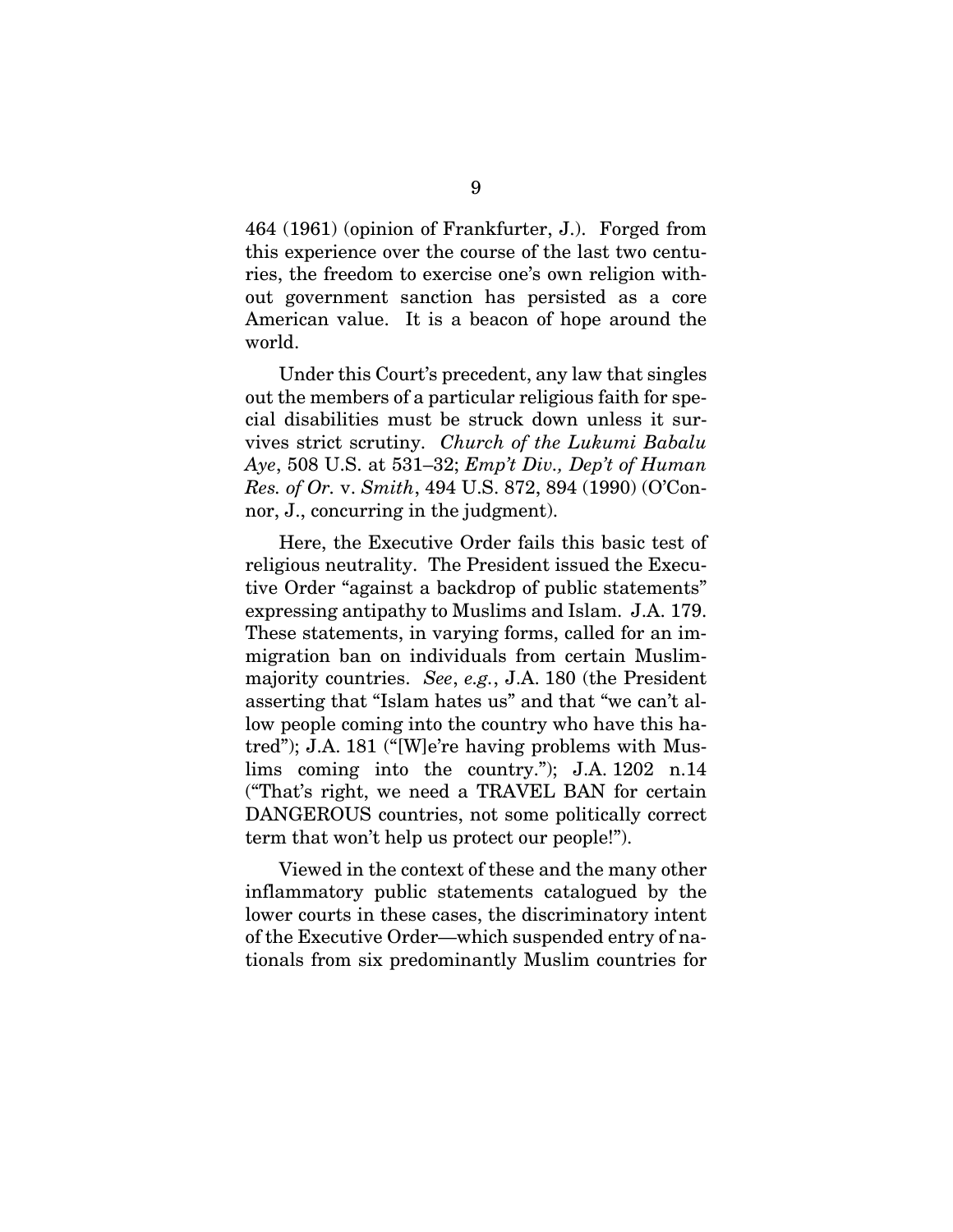90 days, suspended the United States Refugee Admissions Program for 120 days, and reduced the number of refugees authorized to be admitted in 2017 by over 50%—is clear.

Moreover, the Executive Order's disproportionate effect on Muslims is further evidence of its discriminatory intent. *Church of the Lukumi Babalu Aye*, 508 U.S. at 535 ("Apart from the text, the effect of a law in its real operation is strong evidence of its object."). As the Fourth Circuit recognized, "Iran's [Muslim population] is 99.5%, Libya's is 96.6%, Sudan's is 90.7%, Somalia's is 99.8%, Syria's is 92.8%, and Yemen's is 99.1%." J.A. 173 n.2 (citing Pew Res. Ctr., *The Global Religious Landscape* 45–50 (2012)). The Executive Order effectuates sweeping immigration restrictions and disabilities on the entirety of these predominantly Muslim populations—and *only* these populations.

Thus, the Executive Order, which not only arises out of express hostility to Islam, but actually operates to target Muslims for special disfavor, is presumptively unconstitutional and can be justified only if it is narrowly tailored to serving a compelling government interest. *Church of the Lukumi Babalu Aye*, 508 U.S. at 531–32; *Smith*, 494 U.S. at 894 (O'Connor, J., concurring in the judgment).

#### **B. Excluding Migrants and Refugees on the Basis of Religion Fails Strict Scrutiny and Is Unconstitutional.**

In the face of such a stark display of religious discrimination, this Court should apply "the most rigorous of scrutiny" to the Executive Order, *Church of the Lukumi Babalu Aye*, 508 U.S. at 546, and strike it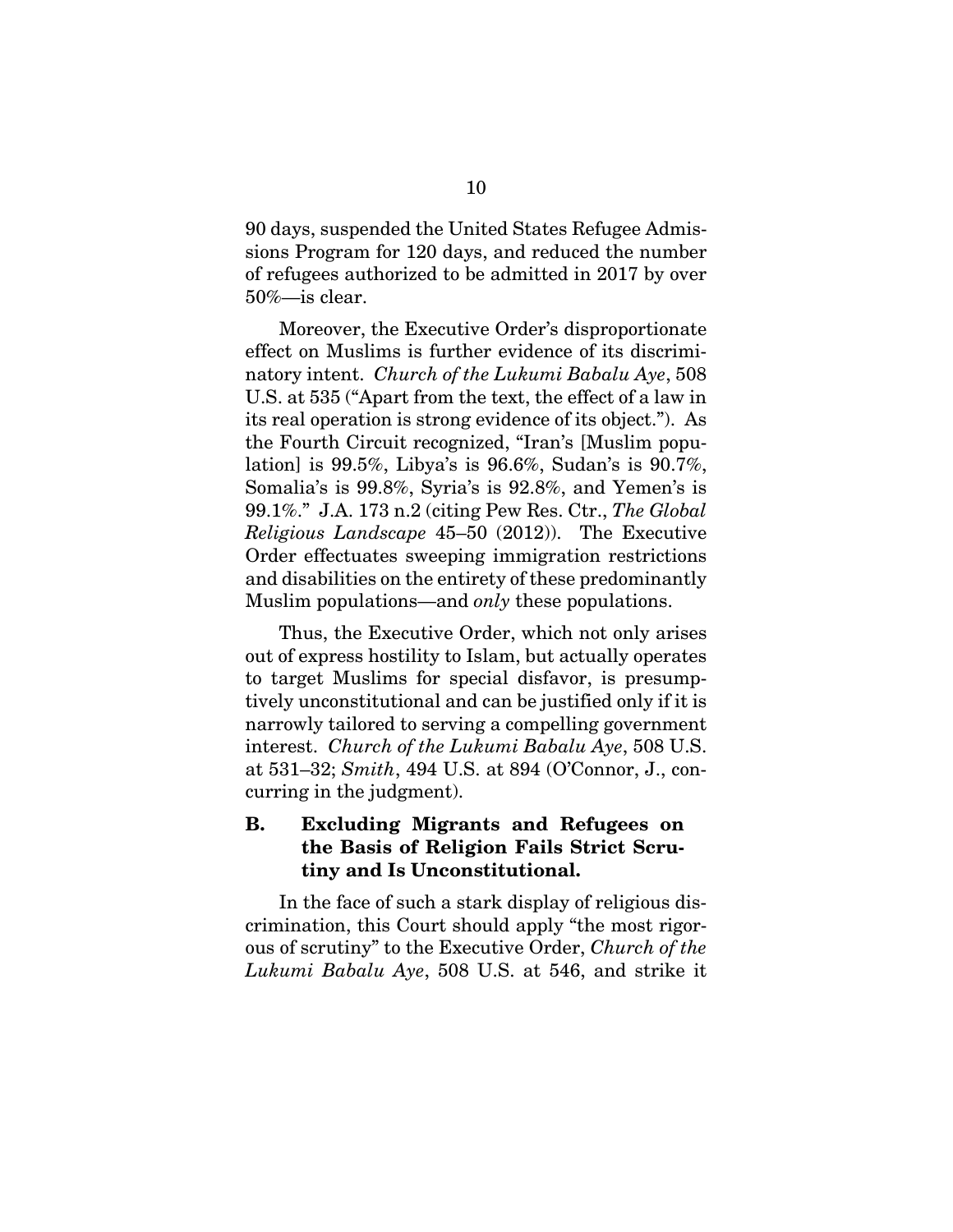down as unconstitutional. Leaving the Executive Order in place would deal a severe blow to religious freedom and set a dangerous precedent for adherents of all religious faiths.

To be sure, national security is an "interest[] of the highest order." *McDaniel* v. *Paty*, 435 U.S. 618, 628 (1978) (quoting *Wisconsin* v. *Yoder*, 406 U.S. 205, 215 (1972)). But the government bears a heavy burden to show that the interest is actually implicated in this case, *Gonzales* v. *O Centro Espirita Beneficente Uniao do Vegetal*, 546 U.S. 418, 429 (2006), and that the religious discrimination at issue is narrowly tailored to serve that interest, *Smith*, 494 U.S. at 894 (O'Connor, J., concurring in the judgment). The government has not come close to meeting this exacting burden.

On the contrary, the government has made no serious effort to demonstrate why such a sweeping anti-Muslim measure is needed for national security. Instead, following the repeated expressions of hostility to Islam noted above, the Executive Order paints the *entire* population of *entire* predominantly Muslim countries with the same broad strokes, even though none of those countries has been home to any of the terrorists that have struck the homeland before. *See*  J.A. 127 ("[N]o terrorist acts have been committed on U.S. soil by nationals of the banned countries since September 11, 2001," and "no intelligence as of January 19, 2017 suggested any such potential threat.") (citing Joint Declaration of national security, foreign policy, and intelligence officials who previously served in the White House, State Department, DHS, and CIA, reproduced at J.A. 894); *see also* J.A. 178 (Fourth Circuit reliance on the same Joint Declaration);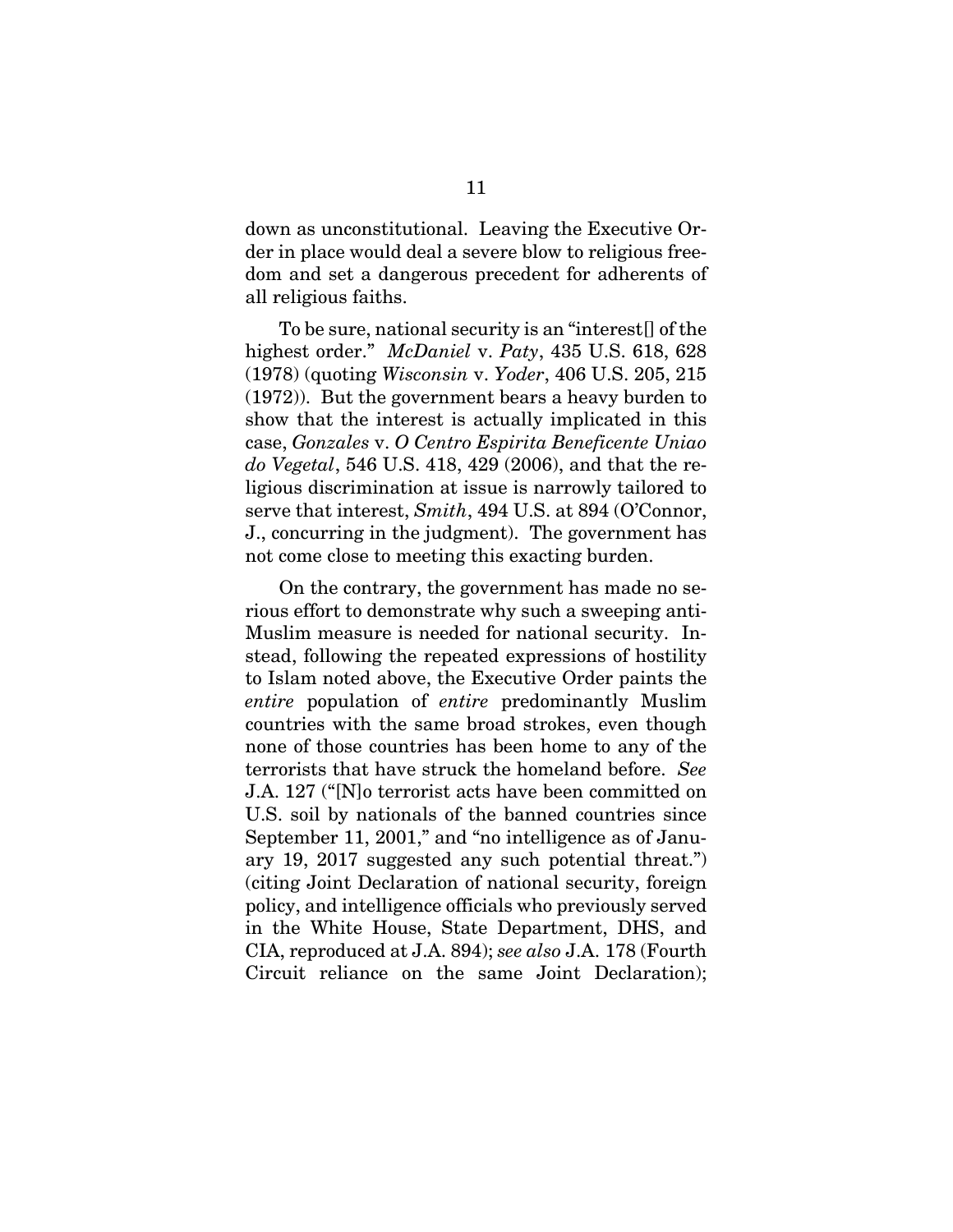J.A. 897 ("In our professional opinion, this Order cannot be justified on national security or foreign policy grounds."). At the same time, the Executive Order's list of countries supposedly posing "heightened risks to the security of the United States," § 1(e), conspicuously omits the countries (such as Saudi Arabia) from which the September 11th hijackers hailed. *See O Centro*, 546 U.S. at 433 ("[A] law cannot be regarded as protecting an interest of the highest order . . . when it leaves appreciable damage to that supposedly vital interest unprohibited.") (quoting *Church of the Lukumi Babalu Aye*, 508 U.S. at 547 (quoting *Fla. Star* v. *B.J.F.*, 491 U.S. 524, 541–42 (1989) (Scalia, J., concurring in part and concurring in the judgment))) (alterations original).

What is more, U.S. intelligence services have made clear that restricting immigration from predominantly Muslim nations will not deter terrorism. Just before the President signed the Executive Order, DHS's Office of Intelligence and Analysis found that "most foreign-born, U.S.-based violent extremists became radicalized many years after entering the United States," and concluded that "increased screening and vetting was therefore unlikely to significantly reduce terrorism-related activity in the United States." J.A. 178 (citing report at J.A. 1059–60); *see also ibid.* ("[A] separate DHS report indicated that citizenship in any country is likely an unreliable indicator of whether a particular individual poses a terrorist threat.") (citing document at J.A. 1051). Such underand over-inclusiveness "raises serious doubts about whether the government is in fact pursuing the interest it invokes." *Brown* v. *Entm't Merchs. Ass'n*, 564 U.S. 786, 802 (2011).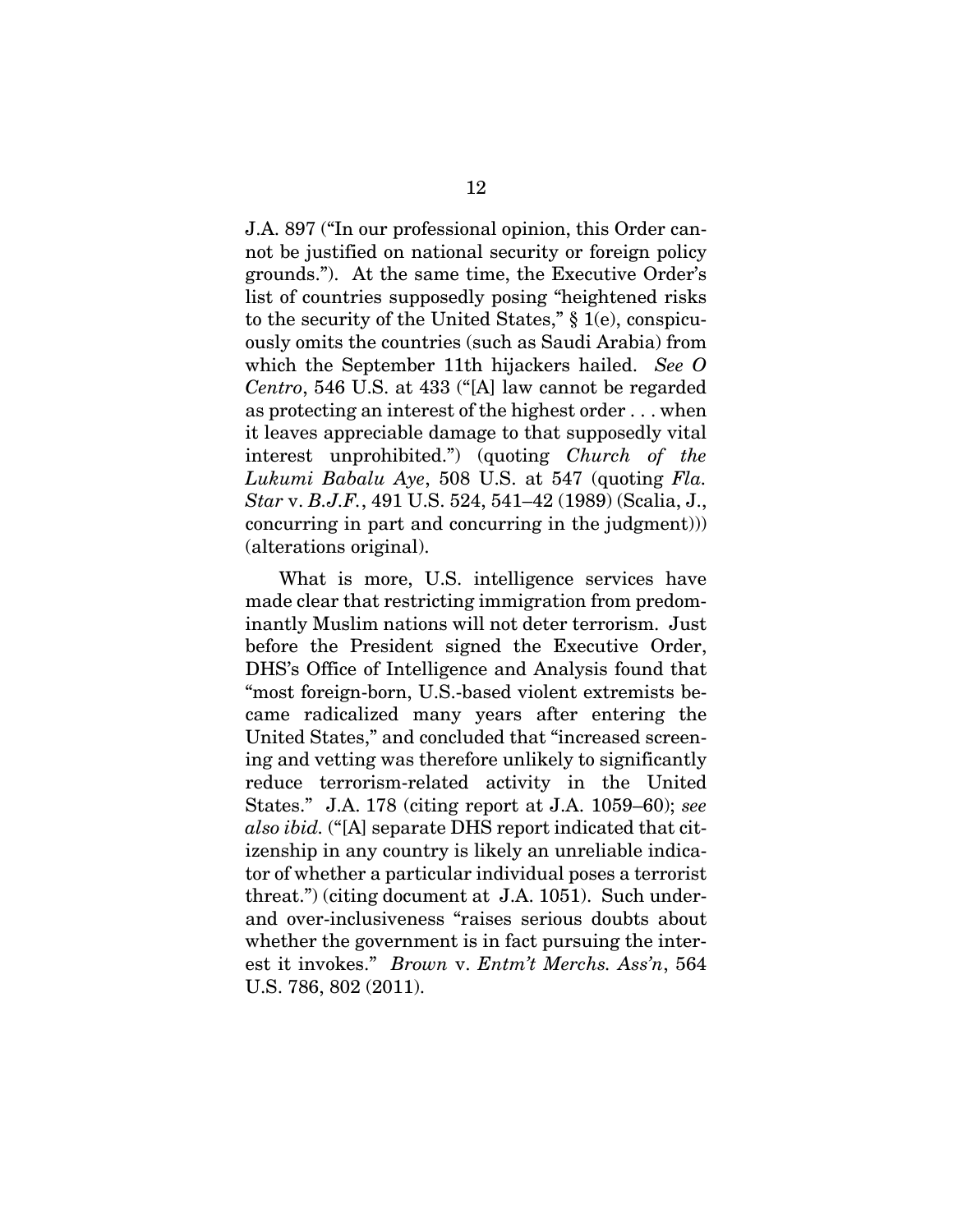For these and other reasons, the Executive Order fails strict scrutiny and cannot stand. *See Church of the Lukumi Babalu Aye*, 508 U.S. at 547 (invalidating ordinances because they were "underinclusive to a substantial extent with respect to each of the interests that respondent has asserted").

#### **II. THE CATHOLIC CHURCH TAKES A STRONG STAND AGAINST RELIGIOUS DISCRIMINATION IN ALL ITS FORMS.**

*Amici* are deeply concerned about the Executive Order and the threat it poses to religious liberty in general and Muslims in particular. American Catholics will recall a time not too long ago when they were the targets of discriminatory immigration restrictions and nativist sentiment, often in the name of national security. Our Constitution must serve to protect migrants and refugees of all religious faiths—particularly those faiths that find themselves the subject of disfavor—and so must forbid denial of admission to the United States on the basis of religion.

### **A. Catholic Immigrants to the United States Have Experienced Discrimination Firsthand.**

1. This Nation was founded on the belief that freedom of religion is an essential condition of a free and democratic society. As George Washington wrote in his letter to the Annual Meeting of Quakers in 1789, "the Conscientious scruples of all men should be treated with great delicacy & tenderness and it is my wish and desire that the laws may always be . . . extensively accommodated to them." George Washington, Letter to the Annual Meeting of Quakers (Oct. 13, 1789), https://goo.gl/hHo9Em.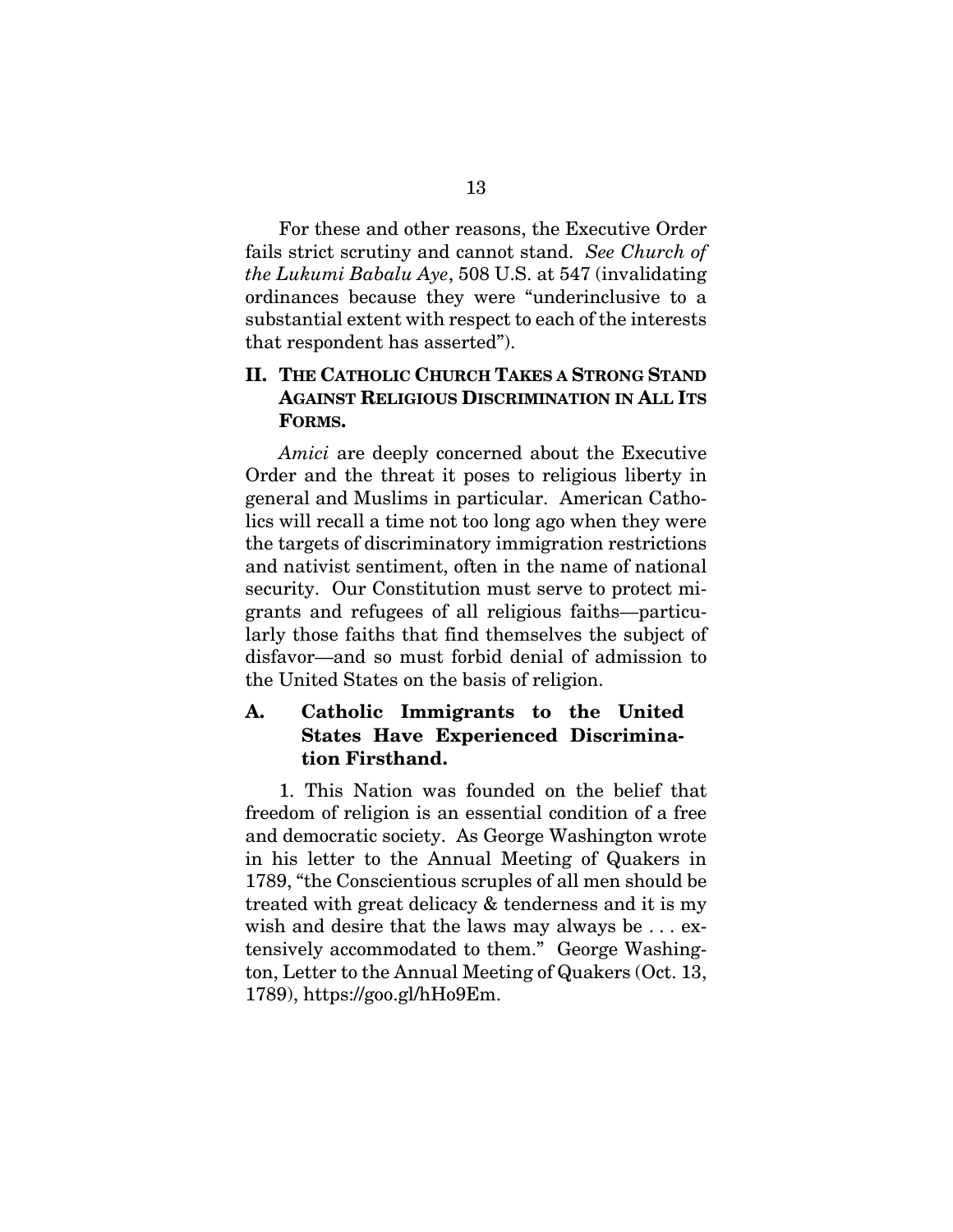George Washington made clear that the need for religious liberty and diversity extended to welcoming refugees and migrants of all faiths: "The bosom of America is open to receive not only the opulent & respectable Stranger, but the oppressed & persecuted of all . . . Religions; whom we shall wellcome to a participation of all our rights & previleges, if by decency & propriety of conduct they appear to merit the enjoyment." Letter from George Washington to Joshua Holmes (Dec. 2, 1783), https://goo.gl/Du9TPW.

2. Unfortunately, despite the noble ideals espoused by the founders and embodied in our Constitution, the American experience has not always been a happy one for Catholics, particularly in the context of immigration. *See* Rory Carroll, *America's Dark and Not-Very-Distant History of Hating Catholics*, The Guardian, Sept. 12, 2015. Early settlers brought "anti-Catholic bias . . . to Jamestown in 1607 and vigilantly cultivated [it] in all the thirteen colonies from Massachusetts to Georgia." John Tracy Ellis, *American Catholicism* 19 (2d ed. 1969). Colonial charters specifically singled out Roman Catholics, prohibiting them from, for example, holding political office. *See*  McConnell, *supra*, 103 Harv. L. Rev. at 1423–24 (discussing anti-Catholic laws in colonies "throughout the South," where "Catholics . . . were detested and excluded").

Anti-Catholic sentiment persisted through the nation's founding. John Jay authored an address "to the People of Great Britain" on behalf of the Continental Congress accusing Parliament of plotting to "reduce the ancient, free Protestant colonies to" a "state of slavery" by encouraging Catholic emigration to North America, and thus, he wrote, promoting a religion that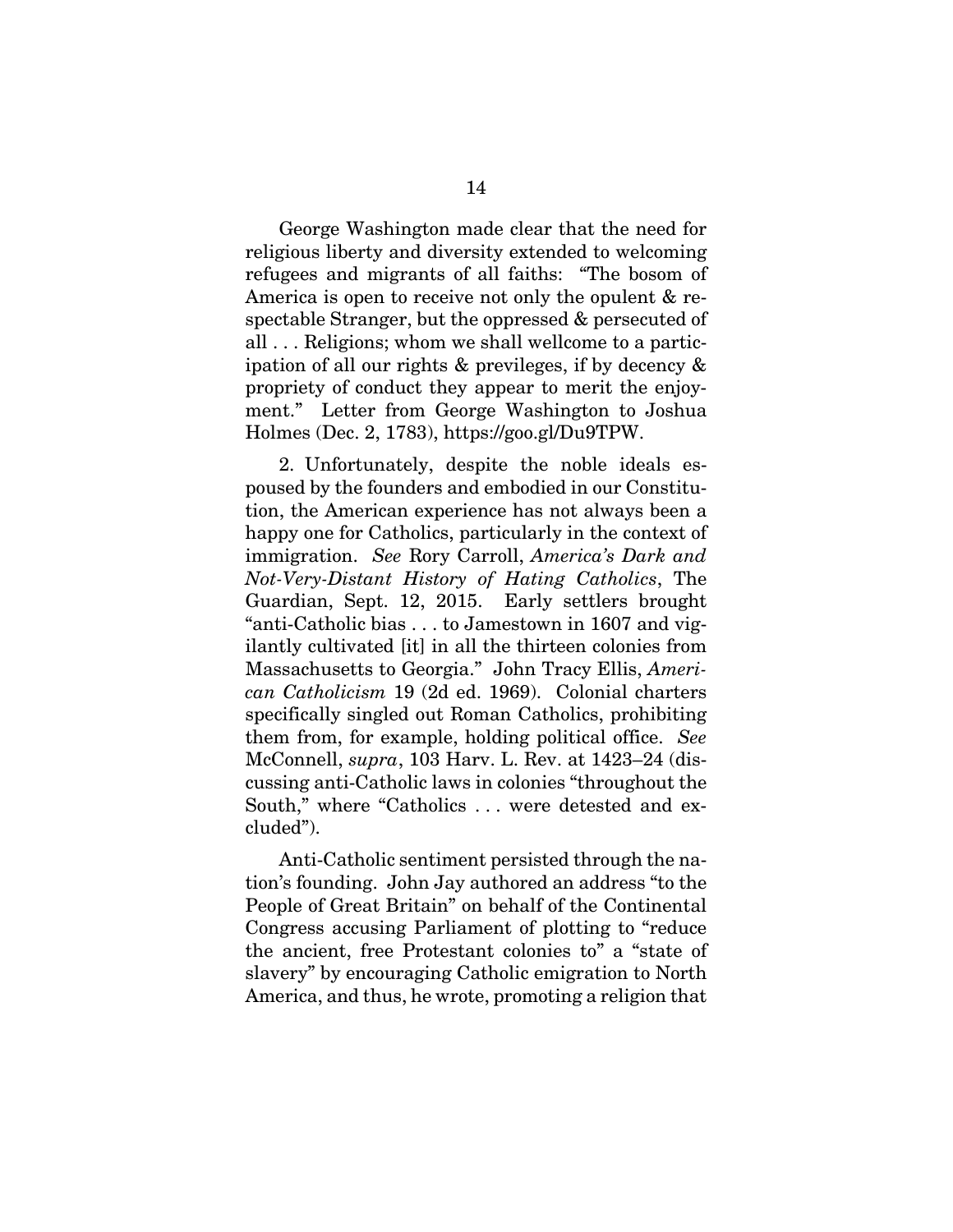"dispersed impiety, persecution, murder and rebellion through every part of the world." Address to the People of Great Britain (1774), 1 *The Correspondence and Public Papers of John Jay (1763–1781)*, https://goo.gl/KfmKFY.

In the 19th and early 20th centuries, Catholic immigrants suffered pernicious discrimination as they sought a better life for themselves and their families. The number of Catholics living in the United States had already increased from 30,000 at the time of the Founding to 600,000 by 1830. John C. Jeffries, Jr. & James E. Ryan, *A Political History of the Establishment Clause*, 100 Mich. L. Rev. 279, 299 (2001). And beginning in the 1830s, increased immigration from Ireland and Germany (and later Italy) "began to swell" the Catholic ranks. Steven K. Green, *The Blaine Amendment Reconsidered*, 36 Am. J. Leg. Hist. 38, 42 (1992). "By 1850, 1.6 million Catholics lived in America, and by 1900 that number rose to 12 million." *Zelman* v. *Simmons-Harris*, 536 U.S. 639, 720 (2002) (Breyer, J., dissenting).

"'Dreading Catholic domination,' native Protestants 'terrorized Catholics.'" *Zelman*, 536 U.S. at 720 (Breyer, J., dissenting) (quoting Philip Hamburger, *Separation of Church and State* 219 (2002)); *see also Mojica* v. *Reno*, 970 F. Supp. 130, 145 (E.D.N.Y. 1997) (observing that prejudice against Irish and Italian immigrants, primarily Catholic, "emerged as these groups emigrated in substantial numbers"). As early as 1841, Samuel Morse, the New York newspaper editor and inventor of Morse code, declared to a sympathetic audience that "the evil of immigration brings to these shores illiterate Roman Catholics . . . the obedient instruments of their more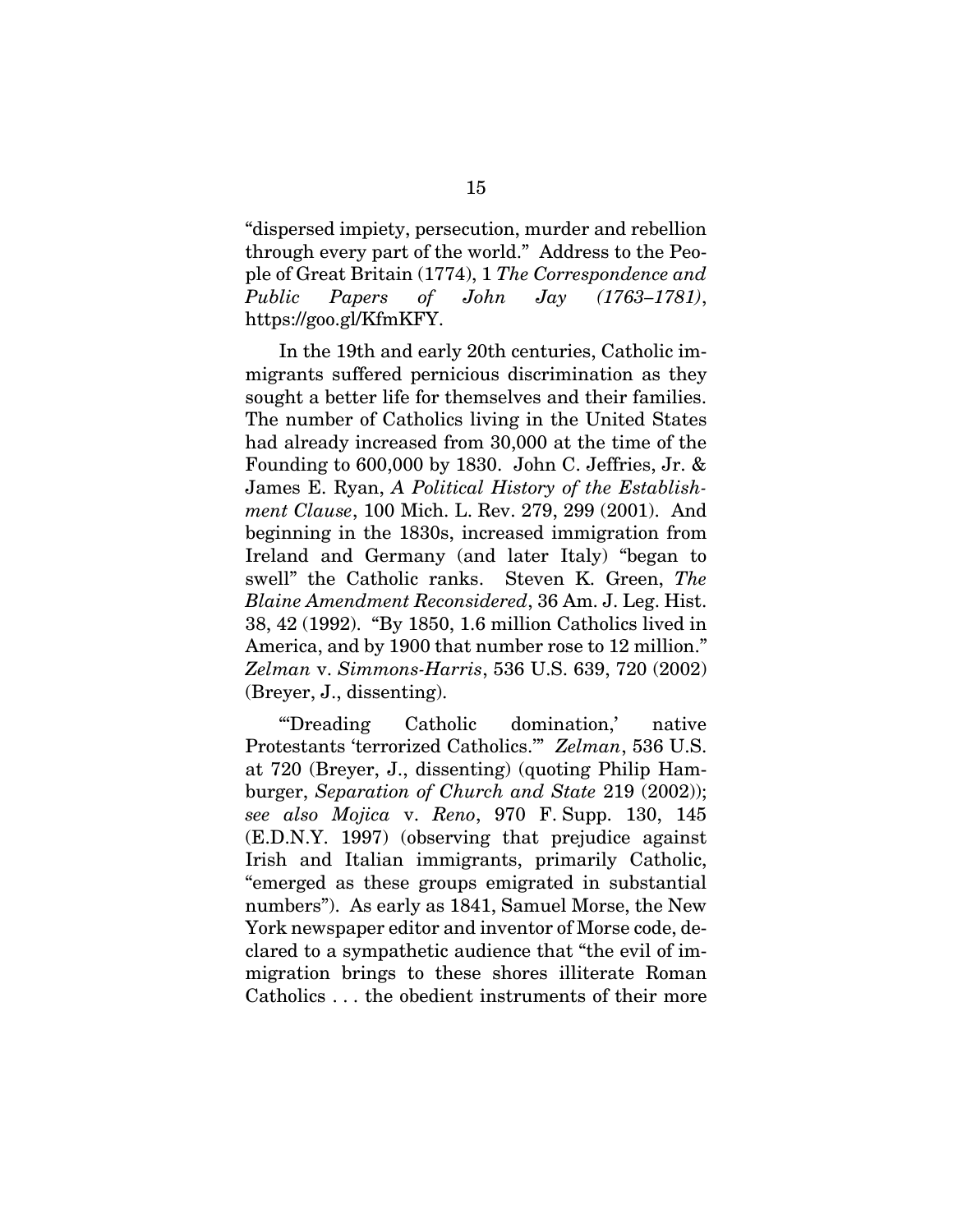knowing priestly leaders." Daniel J. Tichenor, *Dividing Lines: The Politics of Immigration Control in America* 56–57 (2002) (alteration original). And Josiah Strong, a prominent Protestant leader and bestselling author, included "immigration" and "Catholicism" as the first two threats on his "list of seven perils facing the nation." Jeffries & Ryan, *supra*, 100 Mich. L. Rev. at 303; *see also* Richard E. Morgan, *The Supreme Court and Religion* 47 (1972) ("The nineteenth century was pockmarked by this virulent fusion of hostility to the newcomer and inherited No-Popery.").

3. Some of the most severe hostility towards Catholics appeared in the realm of education. In the 19th century, the majority of schools were "propagators of a generic Protestantism that . . . was intolerant of those who were non-believers." Mark Edward DeForrest, *An Overview and Evaluation of State Blaine Amendments: Origins, Scope, and First Amendment Concerns*, 26 Harv. J.L. & Pub. Pol'y 551, 559 (2003) (internal quotation marks omitted). Students were frequently made to listen to or read from "the Protestant King James Bible." *Ibid.* Those who refused "suffered beatings or expulsions." *Zelman*, 536 U.S. at 720 (Breyer, J., dissenting) (quoting Jeffries & Ryan, *supra*, 100 Mich. L. Rev. at 300). Other general "[a]ttacks on the Catholic faith were commonplace, as were slurs against the Irish ethnicity of many of the new immigrants."DeForrest, *supra*, 26 Harv. J.L. & Pub. Pol'y at 559.

Recognizing that they would be unable to ensure their children learned the Church's teachings and preserve Catholic heritage in the public schools, Catholics "set up parochial schools and sought shares of the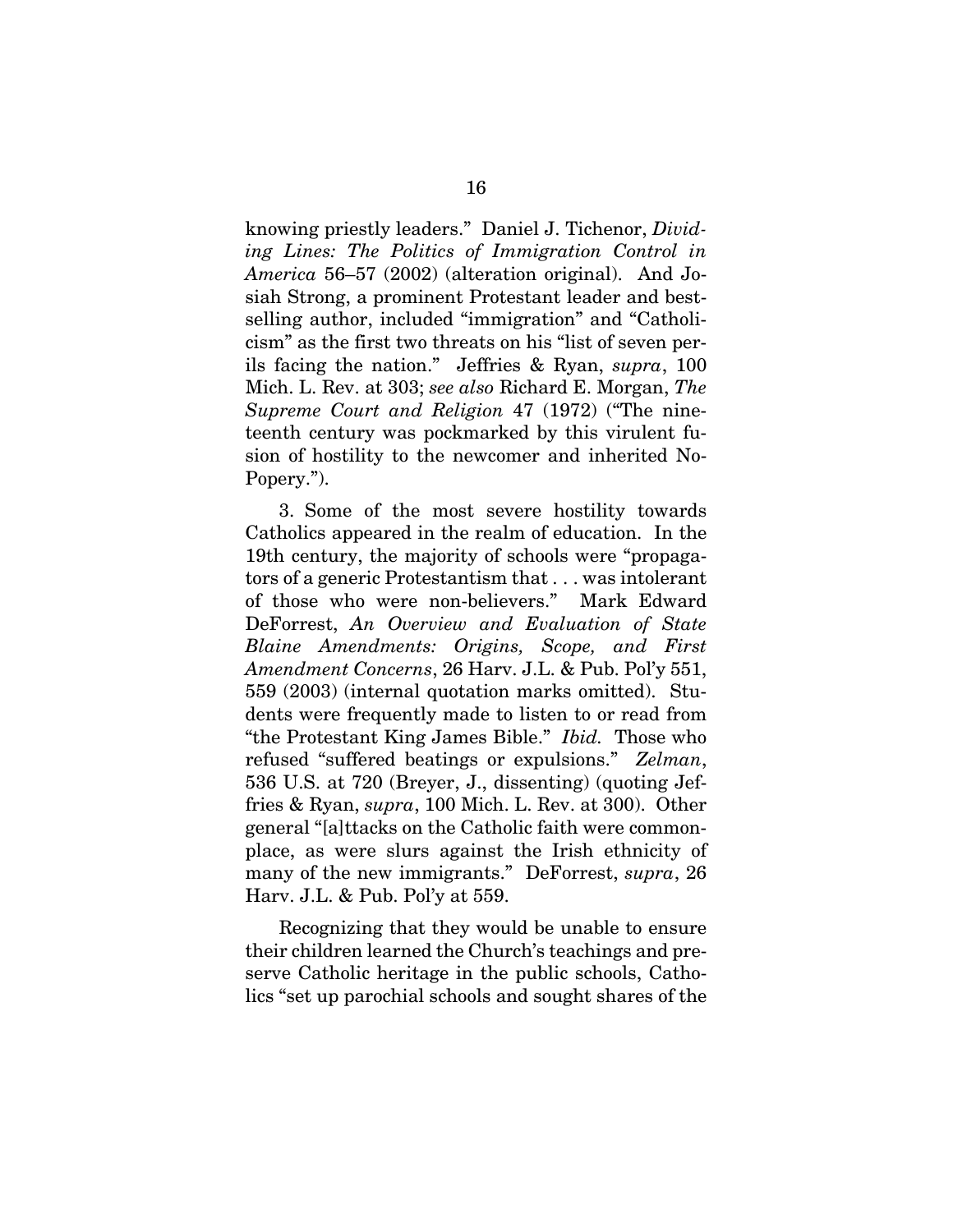common school fund or exemptions from taxation." Green, *supra*, 36 Am. J. Leg. Hist. at 41; *see also Zelman*, 536 U.S. at 720 (Breyer, J., dissenting).

But this approach drew significant ire from Protestant majorities, reaching a fever pitch in the 1870s "with Congress' consideration (and near passage) of the Blaine Amendment, which would have amended the Constitution to bar any aid to sectarian institutions." *Mitchell* v. *Helms*, 530 U.S. 793, 828 (2000) (plurality opinion of Thomas, J., joined by Rehnquist, C.J., and Scalia and Kennedy, JJ.); *see also*  H.R.J. Res. 1, 44th Cong., 1st Sess., 4 Cong. Rec. 205 (1875). The measure followed on the heels of President Ulysses S. Grant's thinly veiled (and politically popular) attacks on Catholic schools in which he "resolv[ed] that not one dollar . . . shall be appropriated to the support of any sectarian schools" and called for a constitutional amendment "prohibiting the granting of any school funds or taxes . . . for the benefit or in aid, directly or indirectly, of any religious sect or denomination." Green, *supra*, 36 Am. J. Leg. Hist. at 47, 52 (internal quotation marks and citations omitted).

Although the text of the Blaine Amendment did not expressly use the word "Catholic," its discriminatory intent and effect—much like the Executive Order here—were unmistakable given the "pervasive hostility to the Catholic Church and to Catholics in general," as well as the "open secret that 'sectarian' was code for 'Catholic.'" *Mitchell*, 530 U.S. at 828 (plurality op.); *see also* DeForrest, *supra*, 26 Harv. J.L. & Pub. Pol'y at 564 (describing a similar proposed amendment that "had the benefit of appearing neutral while at the same time effectively targeting only the Catholic schools").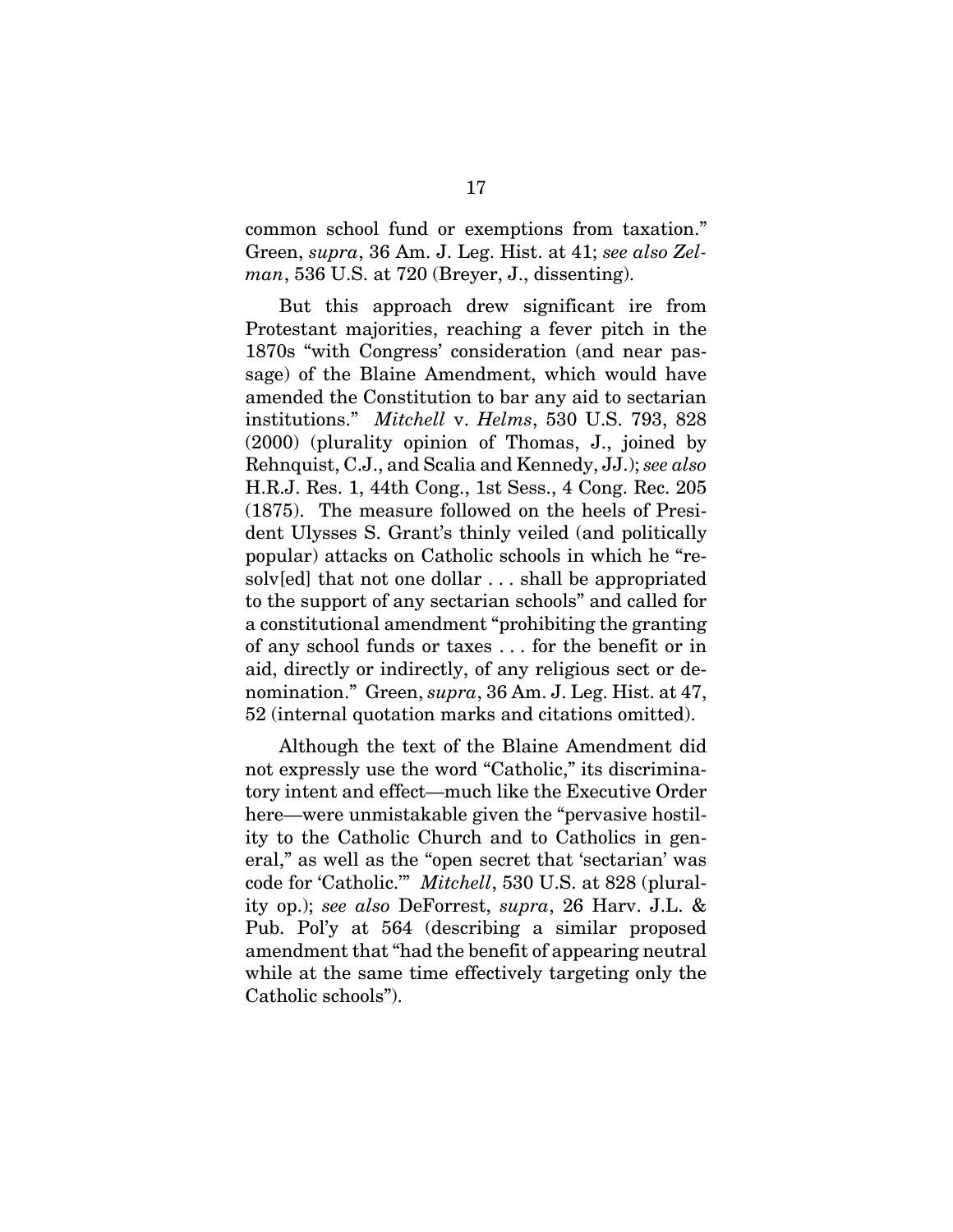#### **B. The Catholic Church Is Committed to Helping Migrants and Refugees of All Religious Faiths.**

1. Catholics' own experience with discrimination in the United States informs the Church's commitment to advocating on behalf of migrants and refugees of all religious faiths. "Having once felt the sting of religious persecution in the United States, American Catholics understand that the majority can do great violence to the constitutional rights of an insular religious minority." Loredana Vuoto, *Could Trump's Muslim Ban Threaten Everyone's Religious Freedom?*, Catholic News Agency, Jan. 14, 2016, https://goo.gl/ 4qzhyV (quoting First Liberty Institute Deputy General Counsel Matthew Kacsmaryk).

Thus, as Cardinal Theodore McCarrick and others have emphasized, the Church advocates on behalf of migrants and refugees of all faiths; the mandate to speak out on their behalf arises "not because they are Catholic, but because we are Catholic." The Universal Church as Defender of the Rights of Migrants (Mar. 21, 2011) (internal quotation marks omitted), https://goo.gl/A4RLN2. Pope Francis recently explained that "American Catholics are committed to building a society which is truly tolerant and inclusive, to safeguarding the rights of individuals and communities, and to rejecting every form of unjust discrimination." Address at South Lawn of the White House (Sept. 23, 2015), https://goo.gl/nPNrtf. American Catholics "are likewise concerned that efforts to build a just and wisely ordered society respect their deepest concerns and their right to religious liberty"— "one of America's most precious possessions." *Ibid.*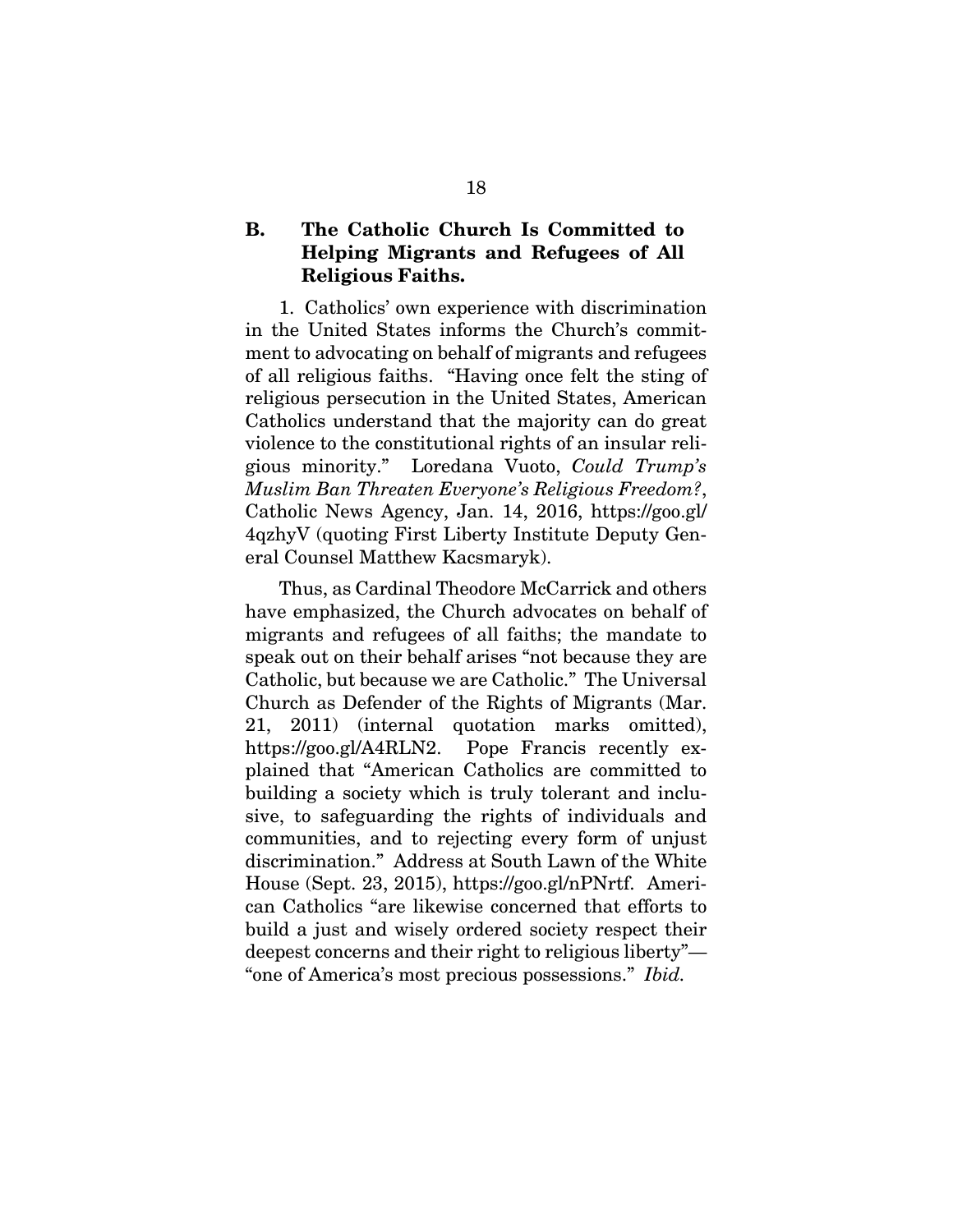2. The affirmative mandate to welcome migrants and refugees is deeply rooted in Catholicism, beginning in Scripture and continuing in modern teachings.

Abundant Biblical passages establish this core principle. For example, Exodus 23:9 teaches, "You shall not oppress a resident alien; you well know how it feels to be an alien, since you were once aliens yourselves in the land of Egypt." And Jesus later pronounced, "For I was hungry and you gave me food, I was thirsty and you gave me drink, a stranger and you welcomed me." Matthew 25:35. Put simply, the Bible repeatedly exhorts us to "exercise hospitality." Romans 12:13.

In recent decades, the Catholic Church has reemphasized these principles. *See generally* Catholic Legal Immigration Network, Inc., *Modern Catholic Social Teaching on Immigration: Notable Quotes* (2015), https://goo.gl/3pCoeK; Todd Scribner & J. Kevin Appleby, *On Strangers No Longer: Perspectives on the Historic U.S.–Mexican Catholic Bishops' Pastoral Letter on Migration* (2013). In 1952, against the backdrop of a refugee-filled post-war Europe, Pope Pius XII promulgated the apostolic constitution *Exsul Familia*, calling upon the Church to "offer refugees and migrants a comfort in their trials," and to "look after them with special care and unremitting aid." https://goo.gl/9whnYr. In 1965, The Second Vatican Council called upon the national conferences of bishops to pay particular attention to the "migrants, exiles and refugees," often "not adequately cared for by the ordinary pastoral ministry." *Christus Dominus*, no. 18, https://goo.gl/aSN9Tm. Three decades later, Pope John Paul II recognized that an "atmosphere of welcoming is increasingly necessary," as "profoundly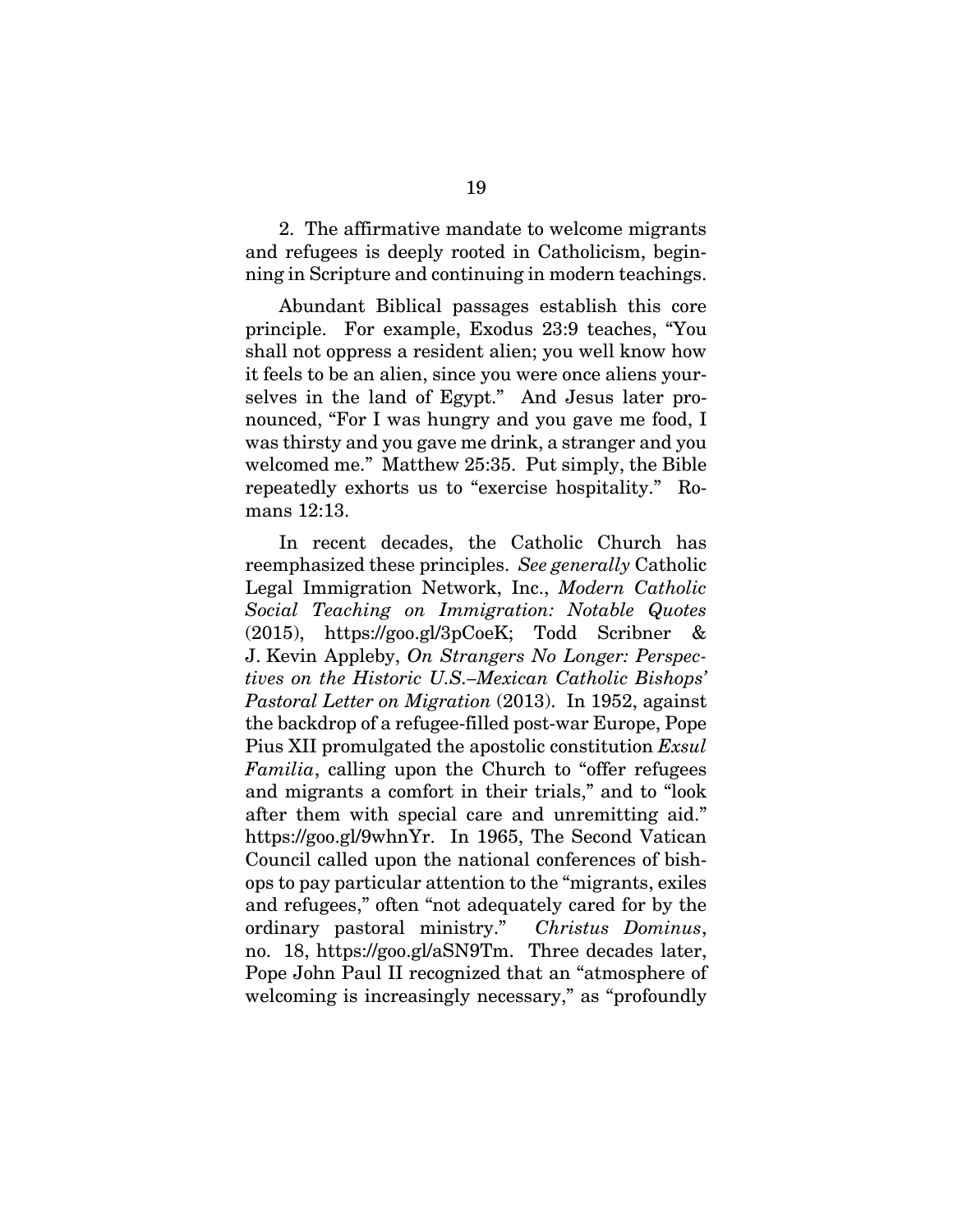evidenced in the problem of millions of refugees and exiles," and "intolerance toward the person whose only 'fault' is a search for work and better living conditions outside his own country." Message of John Paul II for Lent 1998 (Sept. 9, 1997), https://goo.gl/ Tydy7r.

Most recently, Pope Francis has highlighted the "moral imperative" of furthering these directives. Address to Participants in the 6th International Forum on Migration and Peace (Feb. 21, 2017), https://goo.gl/ HXiPgA. Drawing on prior teaching of the Church, Pope Francis has called upon Catholics to "respond to the many challenges of contemporary migration with generosity, promptness, wisdom and foresight," by promoting "social and professional inclusion" and "integrating migrants and refugees." Message of His Holiness Pope Francis on the 104th World Day of Migrants and Refugees 2018 (Aug. 15, 2017), https://goo.gl/jfeBuJ.

As Archbishop Joseph Kurtz (then-President of the Conference) explained at the height of the Syrian refugee crisis: "Regardless of their religious affiliation or national origin, these [individuals] are all human persons—made in the image of God, bearing inherent dignity, and deserving our respect and care and protection by law from persecution." Statement of Archbishop Joseph Kurtz of Louisville, KY and President of USCCB on the Syrian Refugee Crisis (Sept. 10, 2015), https://goo.gl/NErwZR.

3. In light of these traditions and teachings, the Catholic Church in the United States has long provided critical social services to migrants and refugees.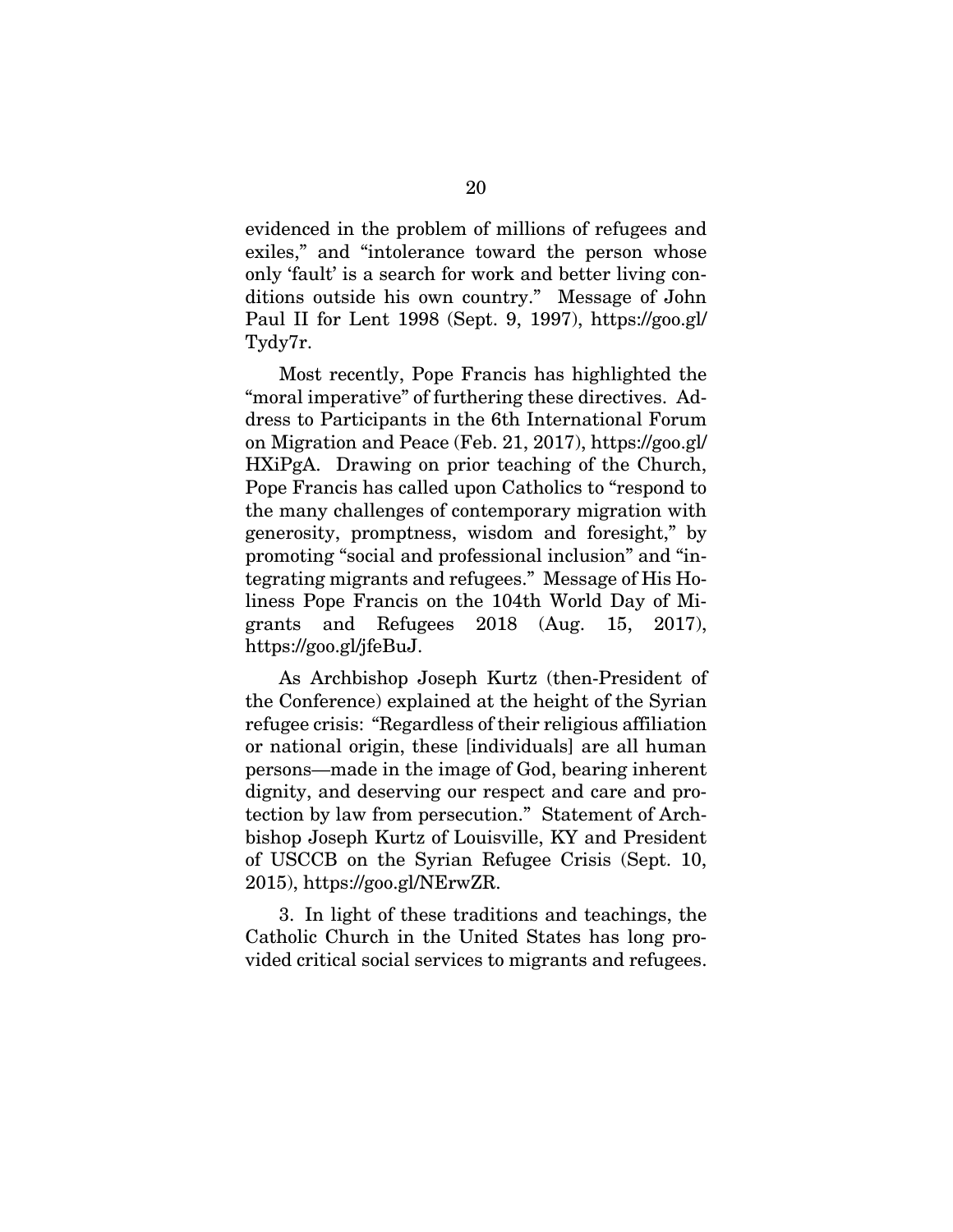It has participated in the federal government's resettlement program since it was formally established in the years following World War II, and has assisted in the resettlement of well over one million refugees since its inception. The early years of the program focused primarily on Central and Eastern Europe and the resettlement of predominantly Christian and Jewish refugees. The geographic expansion of the program in subsequent decades to areas including Africa, Asia, and the Middle East brought with it an increase in the number of non-Christian and non-Jewish refugees. Most recently, in 2016, the number of Muslim refugees resettled into the United States outpaced the number of Christian refugees. *See* Jie Zong & Jeanne Batalova, Migration Policy Inst., *Refugees and Asylees in the United States* (June 7, 2017).

The Catholic Church has remained committed to the well-being and successful resettlement and integration of migrants and refugees without regard to their religious identity. The U.S. Conference of Catholic Bishops, in collaboration with Catholic dioceses across the United States, has made services to migrants and refugees a key part of its principles and its programming. Hundreds of parishes and Catholic Charities agencies assist refugees and other migrants every year in various ways.

#### **C. The Church, Through Its Pastoral Ministry to Refugees, Has Witnessed Directly the Suffering Caused By the Discriminatory Executive Order.**

1. In light of these teachings and the Catholic Church's long-standing commitment to migrants and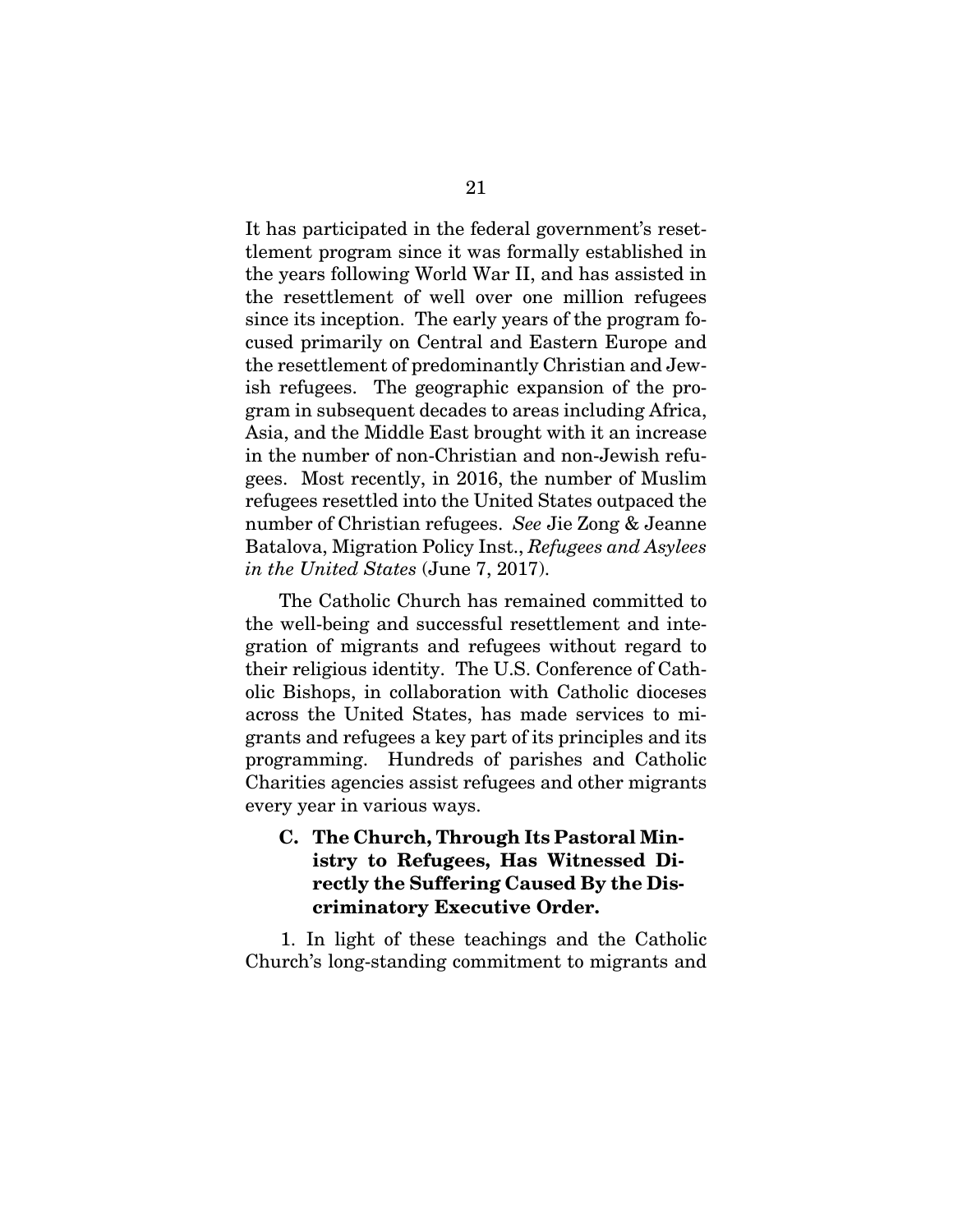refugees of all faiths, *amici* are compelled to speak out clearly against the injustice of this Executive Order.

After enactment of the original Executive Order, Bishop Joe S. Vásquez, the chairman of the Committee on Migration, reaffirmed the Conference's commitment to "assisting all those who are vulnerable and fleeing persecution, regardless of their religion." USCCB Committee on Migration Chair Strongly Opposes Executive Order Because It Harms Vulnerable Refugee and Immigrant Families (Jan. 27, 2017), https://goo.gl/Fbh5Aq. He reminded Catholics that "by helping to resettle the most vulnerable, we are living out our Christian faith as Jesus has challenged us to do." *Ibid.* In particular, the Conference "believe[s] it is possible to simultaneously provide for the security of our country and have a humane refugee policy that upholds our national heritage and moral responsibility." USCCB Chairman Welcomes Ninth Circuit Decision Upholding Preliminary Injunction on Refugee Resettlement Pause and Travel Ban (June 13, 2017), https://goo.gl/UgtZiz.

In July 2017, after United States refugee admissions reached the Executive Order's cap of 50,000, Bishop Vásquez professed his "deep[] concern about the human consequences of this limitation and its impact on vulnerable refugees such as unaccompanied refugee children, elderly and infirm refugees, and religious minorities." U.S. Bishops Chairman Urges Administration to Raise Cap on Refugee Admissions (July 14, 2017), https://goo.gl/VSgzL6. "Now, these vulnerable populations will not be able to access needed protection and will continue to face danger and exploitation." *Ibid.*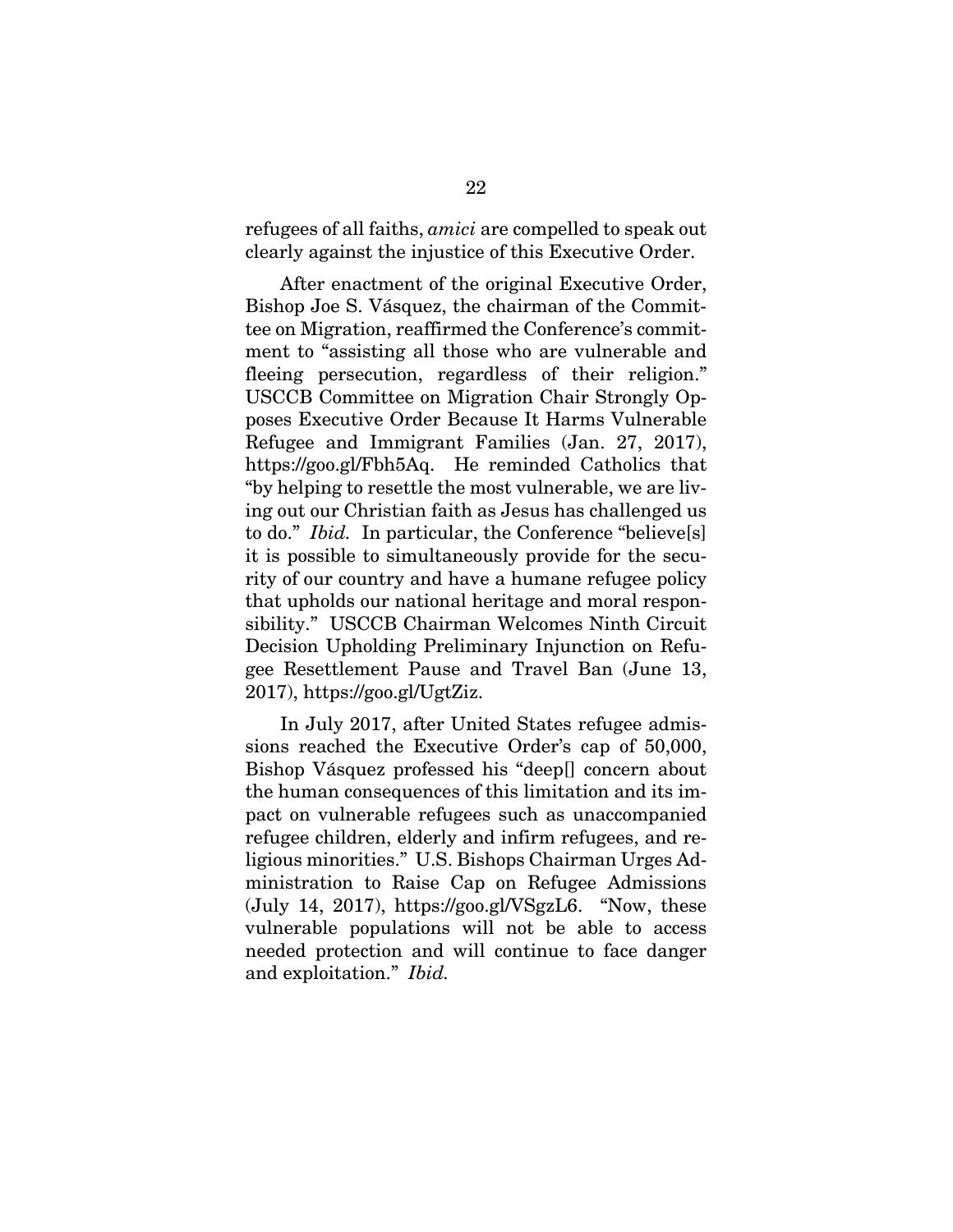2. *Amici* also have direct, firsthand experience with the Executive Order's human toll. *See* USCCB, *Those We Serve*, "Refugees," https://goo.gl/jNUsr8. The story of Bassam Osman, a thirty-six-year-old married father of five who fled the Syrian civil war for a better life in the United States, exemplifies the tragic consequences of the Executive Order. Osman fled Aleppo with his seriously ill daughter in December 2011, eventually uniting with his family in a United Nations camp in Turkey. *See* Associated Press, *Syrian Refugee Finds His Place at Ohio Shoe Repair Shop*, Crux, July 5, 2017, goo.gl/G18a1N. After several years of "intense vetting involving five interviews and document searches," the Conference and its affiliates helped Osman and his family resettle in Cincinnati, Ohio. *Ibid.* Osman and his family arrived just "six months before the Trump administration announced a ban to prevent most travel from Syria and six other predominantly Muslim countries." *Ibid.* Osman and his family have thrived in Cincinnati, where he has become a valued employee at a shoe repair factory and his children are learning English and adapting to American life. *Ibid.*

But because of the Executive Order, other Syrian refugee families will not be so lucky—even if they have already been approved to resettle in the United States. As Ashley Feasley, Policy Director for the Office of Migration and Refugee Services, explained, "[t]hese people have travel documents, they are ready to go . . . . They have relationships with the resettlement offices in the cities they were to be resettled in. It would be heartbreaking and administratively inefficient if they are not able to complete their journey of seeking refuge."Rhina Guidos, *As the Partial Travel*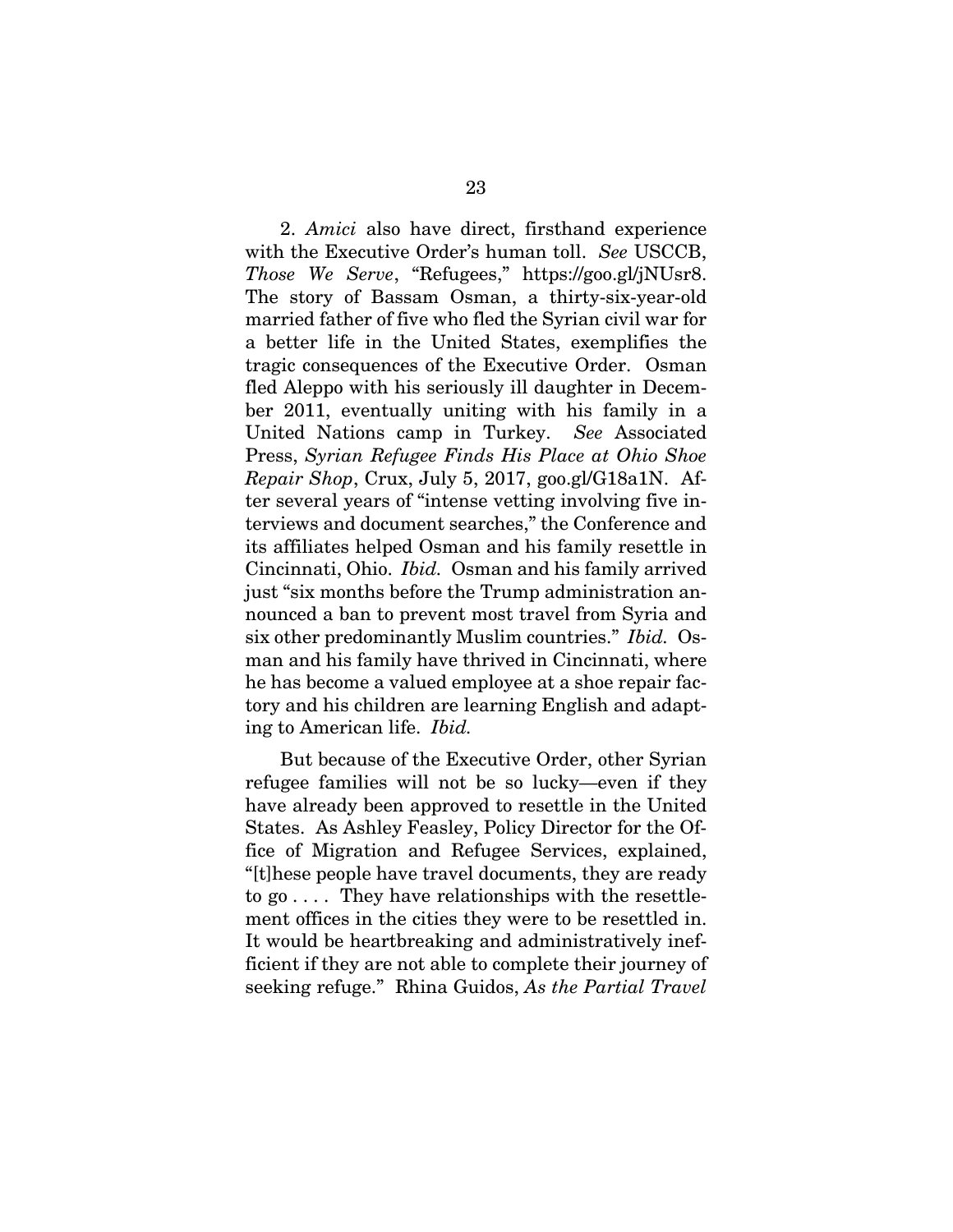#### *Ban Nears, Agencies Worry About Refugees in Limbo*, Crux, July 5, 2017, goo.gl/2KPU6F.

The Executive Order also prevents the Conference from helping unaccompanied minors fleeing persecution. The Conference is one of two refugee resettlement agencies—along with Lutheran Immigration Refugee Services—authorized by the U.S. Department of State to help the Unaccompanied Refugee Minors Program identify children in need of resettlement and facilitate their placement with foster families across the country. *See* USCCB, *Children and Migration*, https://goo.gl/ZRXaQA. These foster families are critical to helping the most vulnerable refugees start a new life in America.

Tianna and Todd Rooney are one such example. *See* Tianna Rooney & Todd Rooney, *President Trump's Refugee Ban Is Splitting Our Family Apart*, Wash. Post, Aug. 28, 2017, http://wapo.st/2xqldJy. In February 2017, working with Lutheran Immigration Refugee Services, they decided to foster a young boy named "K.," who had fled Eritrea when he was fourteen years old to escape military conscription. But because foster parents "are not considered part of a 'bona fide' relationship, and neither are the agencies that facilitated [the Rooneys'] connection to K.," K. is stranded in a refugee camp in Egypt. *Ibid.* The Rooneys have devoted months to preparing for K.'s arrival, furnishing his room with books and clothes and reserving him a place at their local high school. But "K's room remains empty." *Ibid.*

Similarly, Irene Stevenson became a certified foster parent for an unaccompanied minor refugee after "thinking about literally the millions of children who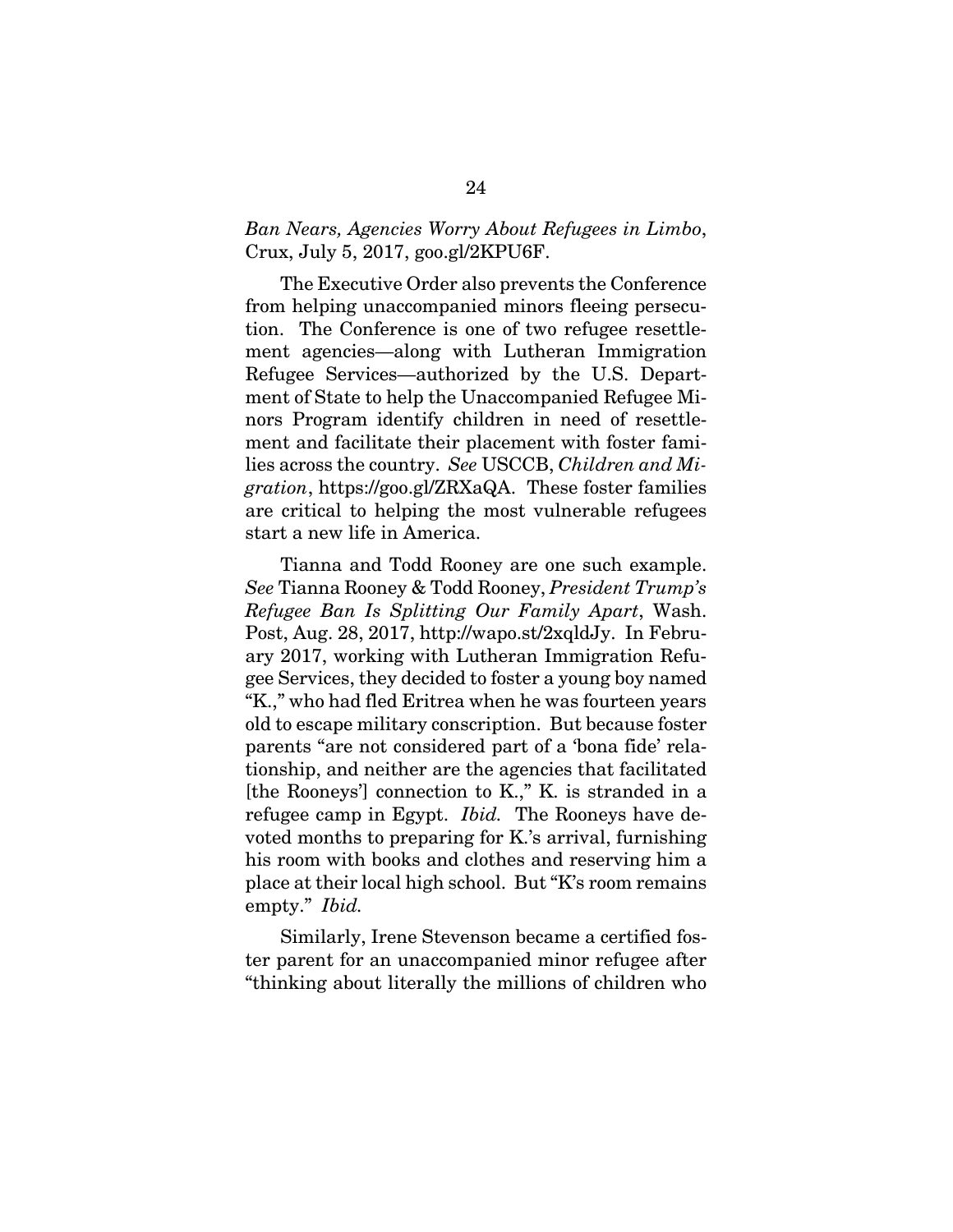have no family, have no home, who are completely alone." Justin Wm. Moyer, *Trump's Travel Ban Is Leaving Orphans Stuck in Refugee Camps*, Denver Post, July 28, 2017, goo.gl/4GjoVY. After six months of training, she cleared out a spare bedroom in her Washington home for A.A., a Somali girl who fled to Kenya in 2004 after war broke out. *Ibid.* But even though A.A. was approved to live with Stevenson, she remains in Kenya—where aid workers fear she will be targeted as an ethnic minority—as a result of the Executive Order. *Ibid.*

These stories are not outliers. The Executive Order has now "stranded more than 100 refugee children who were already matched to waiting American foster families." Ellen Knickmeyer, *Trump's Travel Bans Keep Orphans from US Foster Families*, Boston Globe, July 31, 2017, https://goo.gl/WFX684. Of these, the Executive Order means that thirty children the Conference itself was working with are stranded.

If allowed to stand, the Executive Order will prevent countless other vulnerable refugees—including children—from escaping persecution and starting a new life with the help of resettlement services from organizations like the Conference. Such cruel and inhumane treatment, denying refugee children life-saving entry to the United States based on an Executive Order clearly motivated by anti-religious bias, is both un-Catholic and un-American. It is also unconstitutional, and it is incumbent upon this Court to say so.